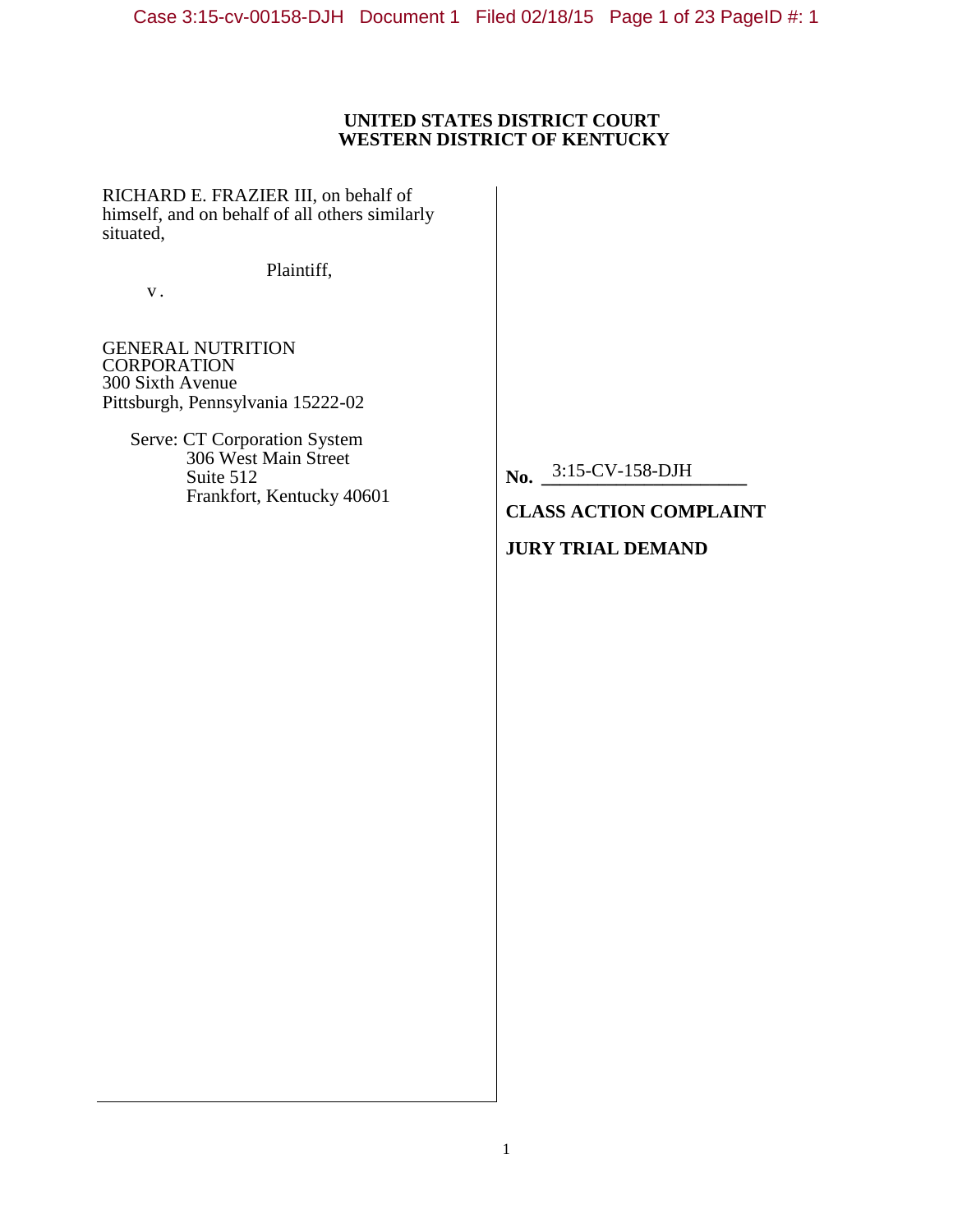#### **CLASS ACTION COMPLAINT AND DEMAND FOR JURY TRIAL**

Plaintiff, Richard E. Frazier III ("Plaintiff"), and on behalf of himself and a class of consumers, brings this lawsuit against Defendant General Nutrition Corporation alleging violations of state consumer fraud and deceptive trade practices laws, negligent misrepresentation, common law fraud, breach of warranty, and unjust enrichment and equitable relief. The facts and information averred herein are based upon Plaintiff's personal knowledge and beliefs and upon investigation of counsel. Plaintiff alleges as follows:

## **I. NATURE OF THE CASE**

1. Plaintiff and Class Member Consumers paid all or a portion of the cost of Herbal Plus Gingko Biloba ("Ginkgo Biloba"), Herbal Plus St. John's Wort ("St. John's Wort"), Herbal Plus Ginseng ("Ginseng"), Herbal Plus Echinacea ("Echinacea"), and/or Herbal Plus Saw Palmetto ("Saw Palmetto") (hereinafter collectively "Herbal Plus Supplements"), each of which are herbal supplements ("supplements") marketed by Defendant General Nutrition Corporation (and any of its predecessors-in-interest) (hereinafter "Defendant" or "GNC").

2. These supplements were marketed as containing various herbs that are believed by some to confer various health benefits. However, the GNC Herbal Plus Supplements do not contain the advertised herbs. As a direct result of Defendant's fraudulent marketing, Plaintiff was financially injured by paying for herbal supplements that, unbeknownst to consumers, did not contain the advertised herb.

3. According to the American Botanical Council, herbal dietary supplement sales in the United States are driven by "the increasing level of interest and confidence that American consumers place in the herbal sector of the dietary supplement market."<sup>1</sup>American consumers' interest and confidence has translated into big business for retailers like GNC.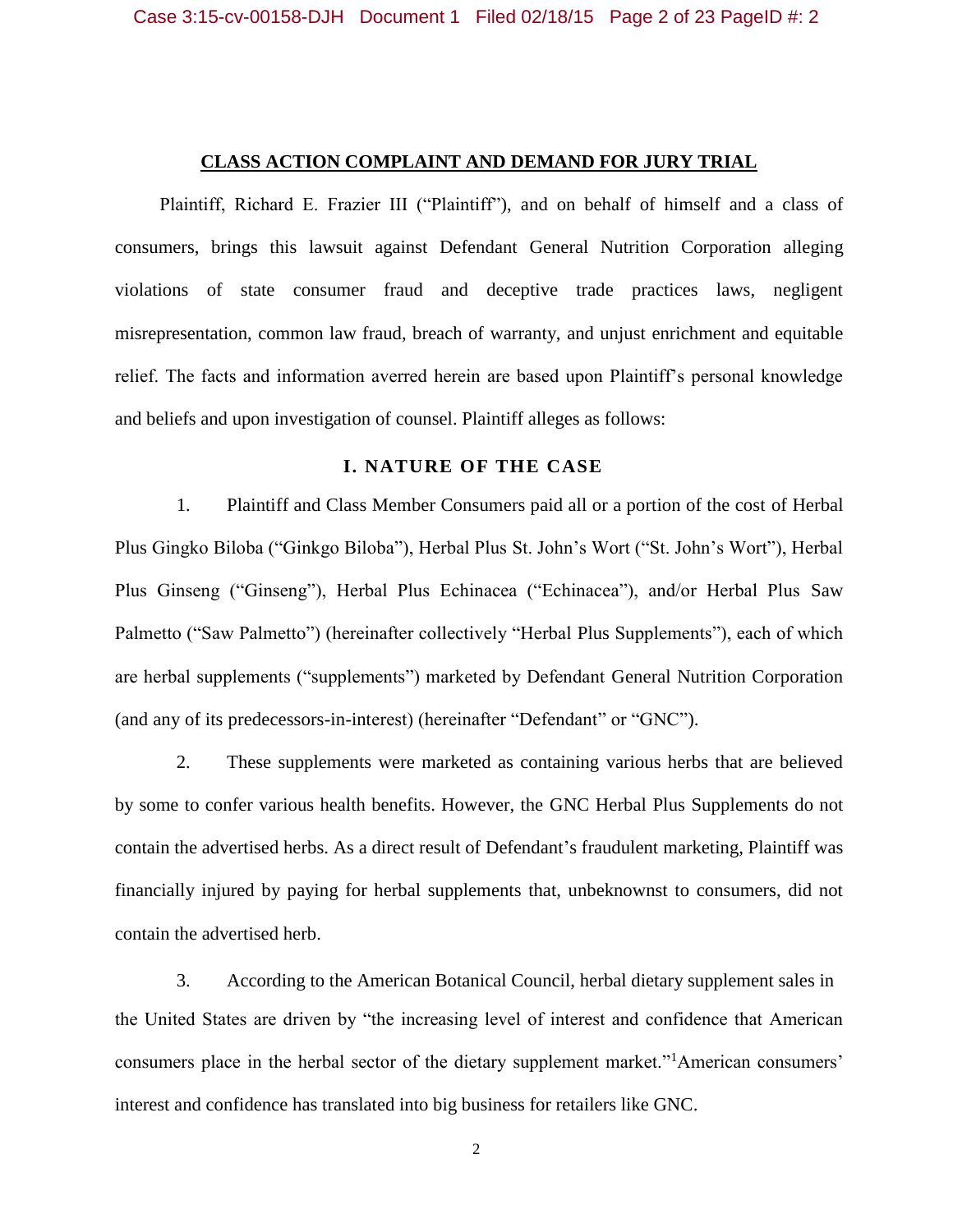4. According to the American Botanical Council, sales of herbal dietary supplements in the United States increased by 7.9% in 2013 to a total estimated figure of six billion dollars for the first time. 2013 marked the tenth consecutive year that herbal supplement sales have increased according to the American Botanical Council. It is expected that this increase in sales will continue.

5. Unlike prescription and over-the-counter medications, herbal supplements have limited FDA oversight. However, FDA regulations impose many important requirements on the labeling for herbal supplements:

 $\Box$  A Statement of Identity indicating a supplement's common or usual name.<sup>2</sup>

Identification of all ingredients either via an Ingredient List or the Supplemental Facts Panel.<sup>3</sup>

6. Recent studies have found that herbal supplements often do not contain the herb listed on the Statement of Identity, Ingredient List and/or Supplemental Facts Panel. Dr. Steven G. Newmaster and other scientists were concerned that "herbal products available to consumers in the marketplace may be contaminated or substituted with alternative plant species and fillers that are not listed on the labels." For this reason, Dr. Newmaster and his co-authors conducted testing using DNA barcoding to check for authenticity of 44 herbal products. The article, *DNA Barcoding Detects Contamination and Substitution in North American Herbal Products*, published in 11 BMC Medicine 222 (October 2013) revealed that "most of the herbal products tested were of poor quality, including considerable product substitution, contamination and use of fillers."<sup>4</sup>

http://cms.herbalgram.org/press/2014/2013 Herb\_Market\_Report.html?ts=1423075139&signature=66e806c5aaeabf 2c2243a1b8320930d2

<sup>2</sup> 21 CFR 101.1 and 21 CFR 101.3.

<sup>3</sup> 21 CFR 101.4.

<sup>4</sup> http://www.biomedcentral.com/1741-7015/11/222/abstract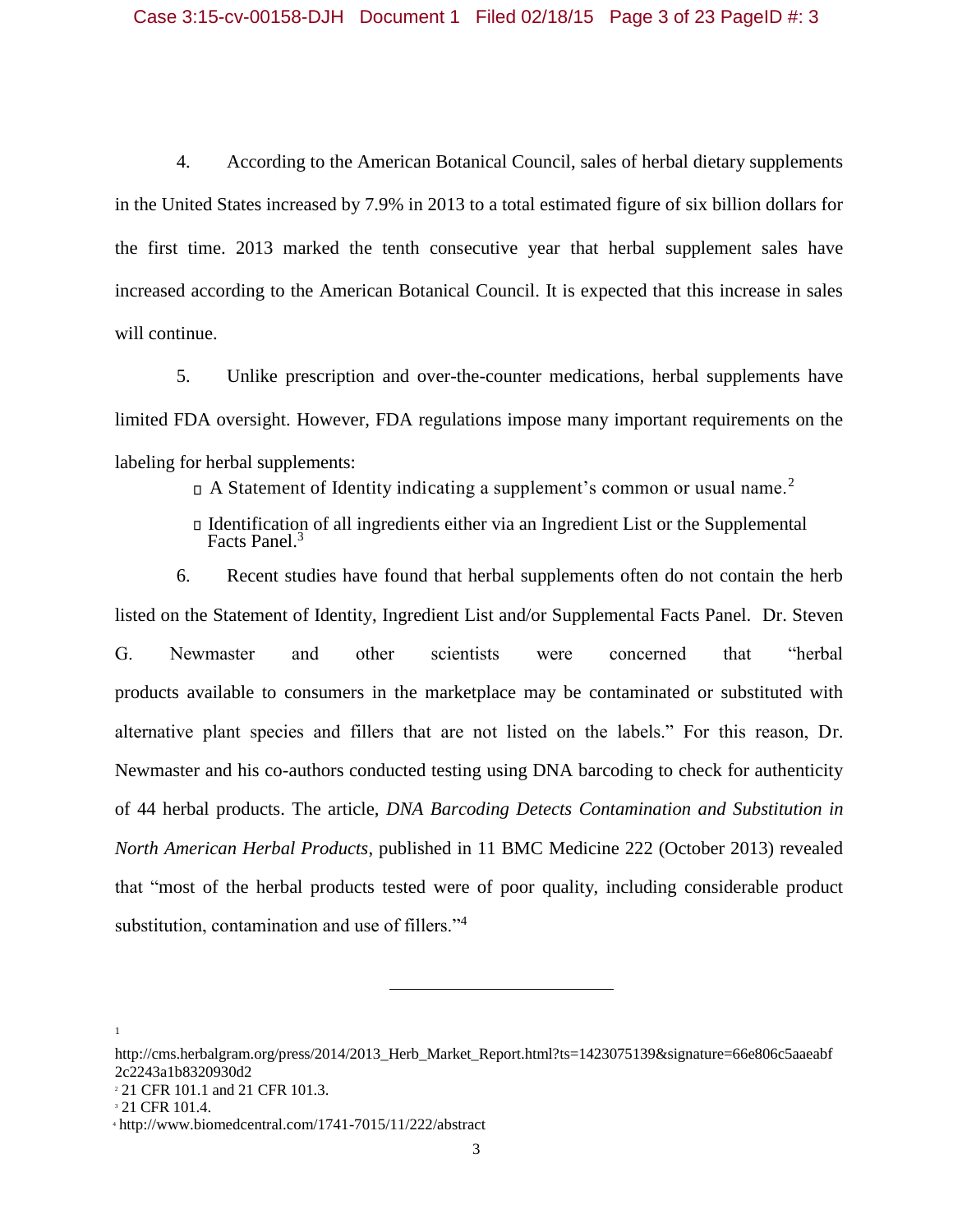#### Case 3:15-cv-00158-DJH Document 1 Filed 02/18/15 Page 4 of 23 PageID #: 4

7. More recently, the New York State Attorney General's office conducted testing of GNC's Herbal Plus Gingko Biloba, Herbal Plus St. John's Wort, Herbal Plus Ginseng, Herbal Plus Echinacea, and Herbal Plus Saw Palmetto. The testing revealed that Spring Valley Herbal Supplements either did not contain the herb listed on the Statement of Identity and/or contained filler and substitute ingredients that were not identified on the supplement's labeling.

8. As discussed above, multiple studies have alerted the dietary supplement industry, including GNC, that supplements were increasingly being found to either not contain the identified herb or contain filler and substitute ingredients that were not identified on the labeling. Defendant knew of and concealed the substitution of identified herbs in its Herbal Plus Supplements. Defendant also knew of and concealed the adulteration of its Herbal Plus Supplements by failing to list filler ingredients on the supplement's Supplement Facts Panel and/or Ingredient List. As part of Defendant's illegal scheme to increase herbal supplement profits, these known misbrandings and adulterations were systematically concealed and minimized from the public.

9. Defendant has been engaged in a fraudulent and illegal promotion of mislabeled and adulterated herbal supplements. Defendant's scheme targeted and defrauded consumers on a massive scale. Defendant's fraudulent practices convinced consumers they could benefit from Herbal Plus Supplements and caused consumers to purchase Herbal Plus Supplements that either did not contain the identified herb and/or contained filler or substitute ingredients that were not listed on the supplement's labeling.

10. Due to Defendant's illegal and fraudulent marketing schemes set forth in detail below, there resulted millions of dollars of sales of Herbal Plus Supplements that did not contain the identified herbs, which continues to this day. Plaintiff and Class Members have purchased millions of Herbal Plus Supplements that do not even contain the listed herb.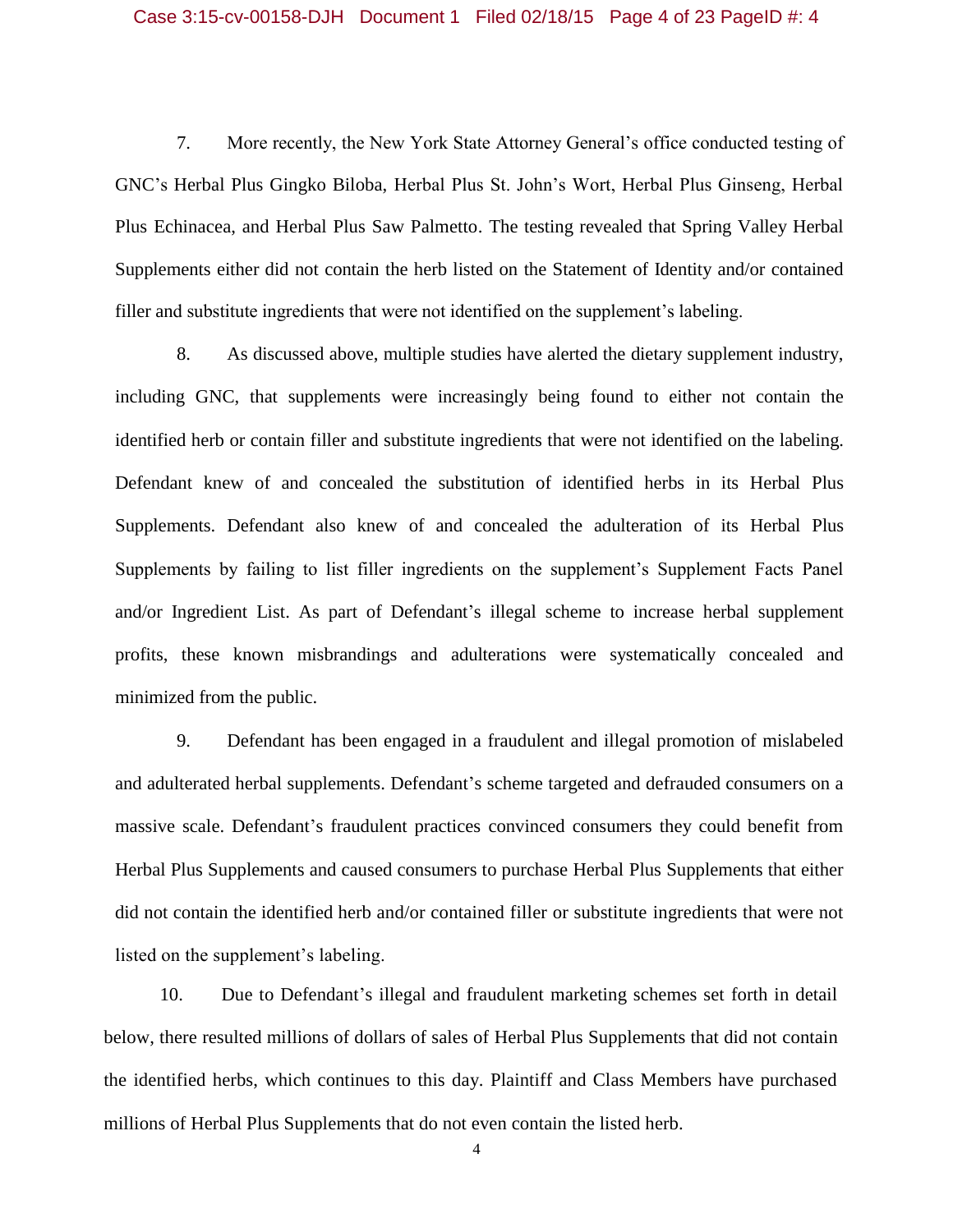11. In addition to the loss of any potential health benefits that may have been conferred by a supplement that actually contained the identified herb, the financial impact of Defendant's false and deceptive marketing of Herbal Plus Supplements has likewise been profound, especially for consumers who bear the ultimate cost of herbal supplements. However, as has recently become clear, consumers across the nation instead were duped by Defendant into paying millions of dollars for bogus Herbal Plus Supplements.

#### **II. PARTIES**

12. Plaintiff Richard E. Frazier III is and was at all times relevant hereto a resident and citizen of New Albany, Floyd County, Indiana. At all times material hereto, Plaintiff purchased Defendant's Herbal Plus Supplements at a GNC store located in Louisville, Kentucky.

13. Defendant General Nutrition Corporation is a corporation incorporated in the state of Pennsylvania. Its principal place of business is 300 Sixth Avenue, Pittsburgh, Pennsylvania 15222-02. Defendant General Nutrition Corporation conducts extensive business throughout the United States, including in the Commonwealth of Kentucky. General Nutrition Corporation may be served through its registered agent, CT Corporation System, 306 West Main Street, Suite 512, Frankfort, Kentucky 40601.

#### **III. JURISDICTION AND VENUE**

14. This Court has subject matter jurisdiction over all of the claims of Plaintiff and Class Members pursuant to 28 U.S.C. § 1332(d) (CAFA) because there is minimal diversity of citizenship among the parties and the amount in controversy exceeds \$5 million, exclusive of interest and costs.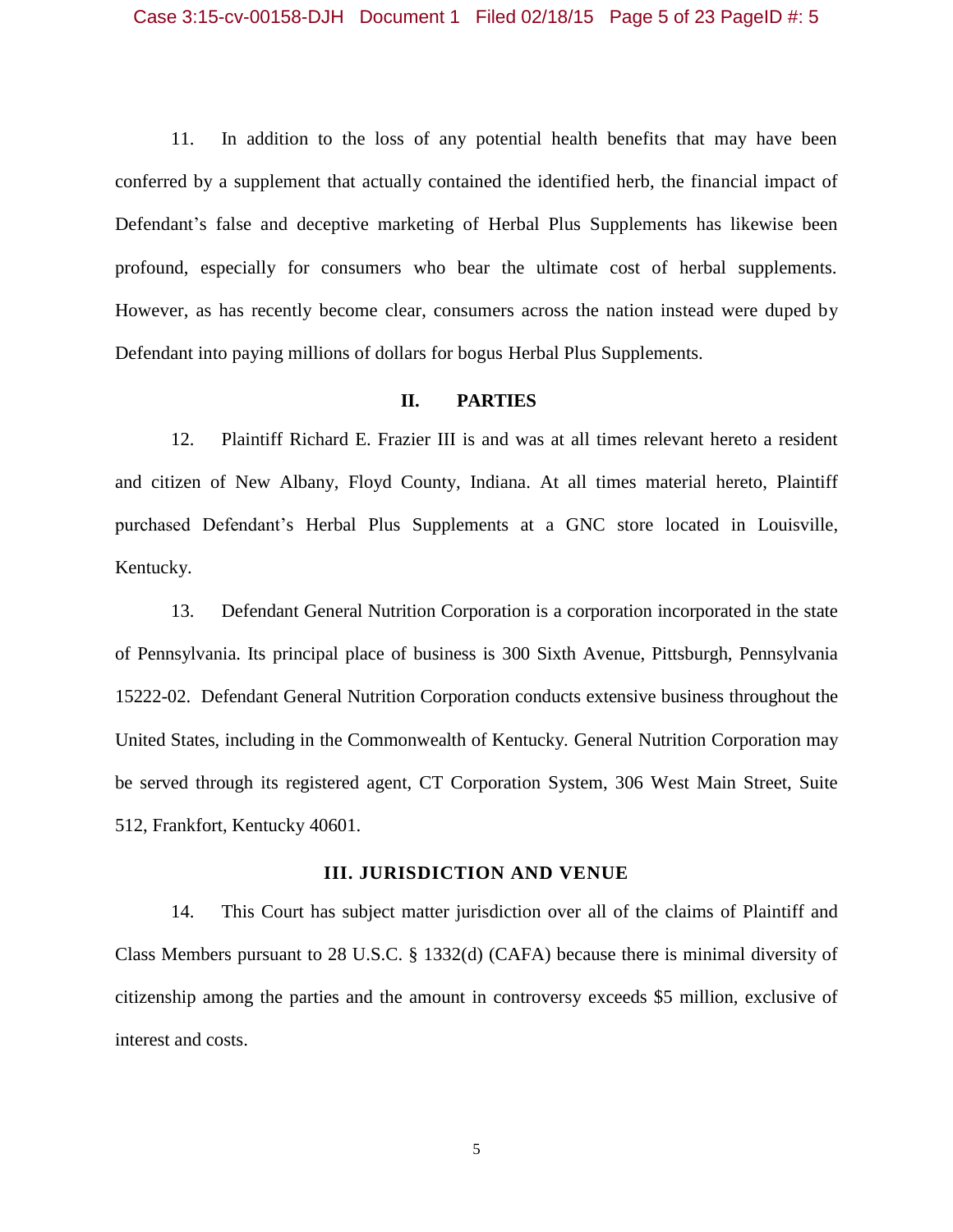### Case 3:15-cv-00158-DJH Document 1 Filed 02/18/15 Page 6 of 23 PageID #: 6

15. Venue is proper in this District under 28 U.S.C. § 1391 because Defendant engaged in substantial conduct and a substantial part of the events or omissions giving rise to these claims occurred within this District relevant to Plaintiff and Class Members' claims, and have caused harm to Plaintiff and Class Members conducting business and residing within this District. Defendant received substantial compensation from Herbal Plus Supplements' sales in this District, and Defendant made misrepresentations and material omissions about Herbal Plus Supplements in this District.

#### **IV. FACTUAL ALLEGATIONS: FDA REGULATIONS ON SUPPLEMENTS**

16. Dietary supplements, including herbal supplements are regulated by the FDA pursuant to the Dietary supplement Health and Education Act of 1994. Although manufacturers and distributors are not required to get FDA approval before producing or selling dietary supplements, they must make sure that all claims and information on the product labeling is truthful and not misleading. 21 C.F.R. § 111.

17. FDA regulations also require that dietary supplements include a Statement of Identity that indicates a supplement's common or usual name (21 CFR 101.1 and 21 CFR 101.3).

18. Dietary supplements must also identify all ingredients on either an ingredient list or the supplemental facts panel on the labeling (21 CFR 101.4).

19. No Herbal Plus Supplement was exempt from the above referenced requirements for dietary supplement product labeling.

20. This regulatory scheme is designed to protect consumers by ensuring dietary supplements contain the advertised ingredients and not undisclosed substitute or filler ingredients.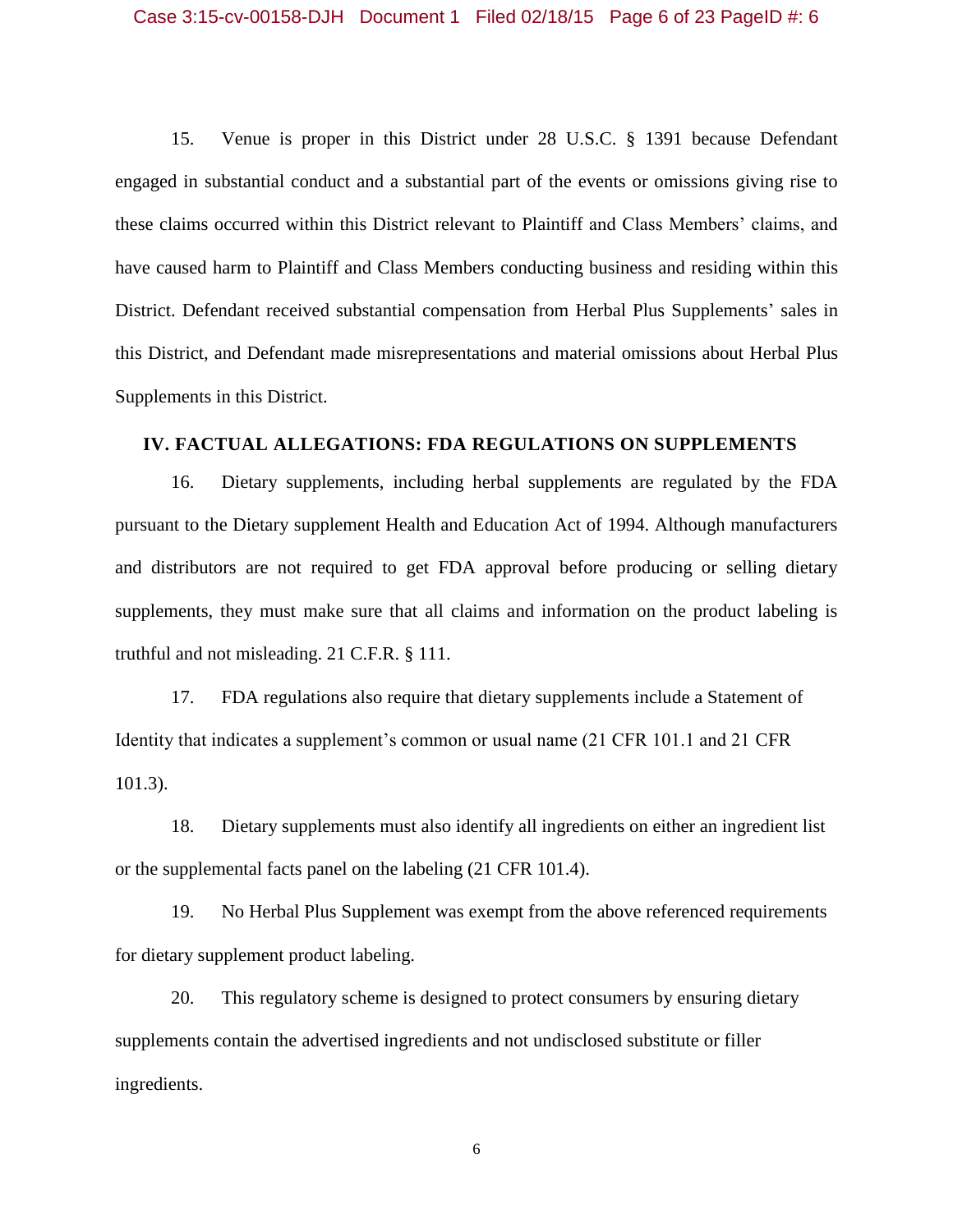## **V. DEFENDANT'S FRAUDULENT MARKETING OF HERBAL PLUS SUPPLEMENTS**

21. GNC has offered Herbal Plus Supplements for sale both online and in stores to

people seeking various health benefits.

22. Herbal Plus Ginkgo Biloba is labeled as an herbal supplement and advertises that

it "May Support Mental Sharpness".



23. In direct contradiction to this labeling, Herbal Plus Ginkgo Biloba does not

contain Ginkgo Biloba, and numerous sampled did not contain plant genetic material of any sort

as shown by testing conducted by the New York State Attorney General's Office.

Gingko Biloba, Negative. No gingko biloba DNA was identified. The only DNA identified was allium  $(x5)$ ,  $\frac{1}{2}$   $\frac{1}{2}$   $\frac{1}{2}$   $\frac{1}{2}$   $\frac{1}{2}$   $\frac{1}{2}$   $\frac{1}{2}$   $\frac{1}{2}$   $\frac{1}{2}$   $\frac{1}{2}$   $\frac{1}{2}$   $\frac{1}{2}$   $\frac{1}{2}$   $\frac{1}{2}$   $\frac{1}{2}$   $\frac{1}{2}$   $\frac{1}{2}$   $\frac{1}{2}$   $\frac{1}{2}$   $\frac{1}{2}$   $\frac{1}{2}$   $\frac{1}{2}$  whatsoever.

24. Herbal Plus St. John's Wort is labeled as an herbal supplement and advertises that

it "Promotes Positive Mood Balance".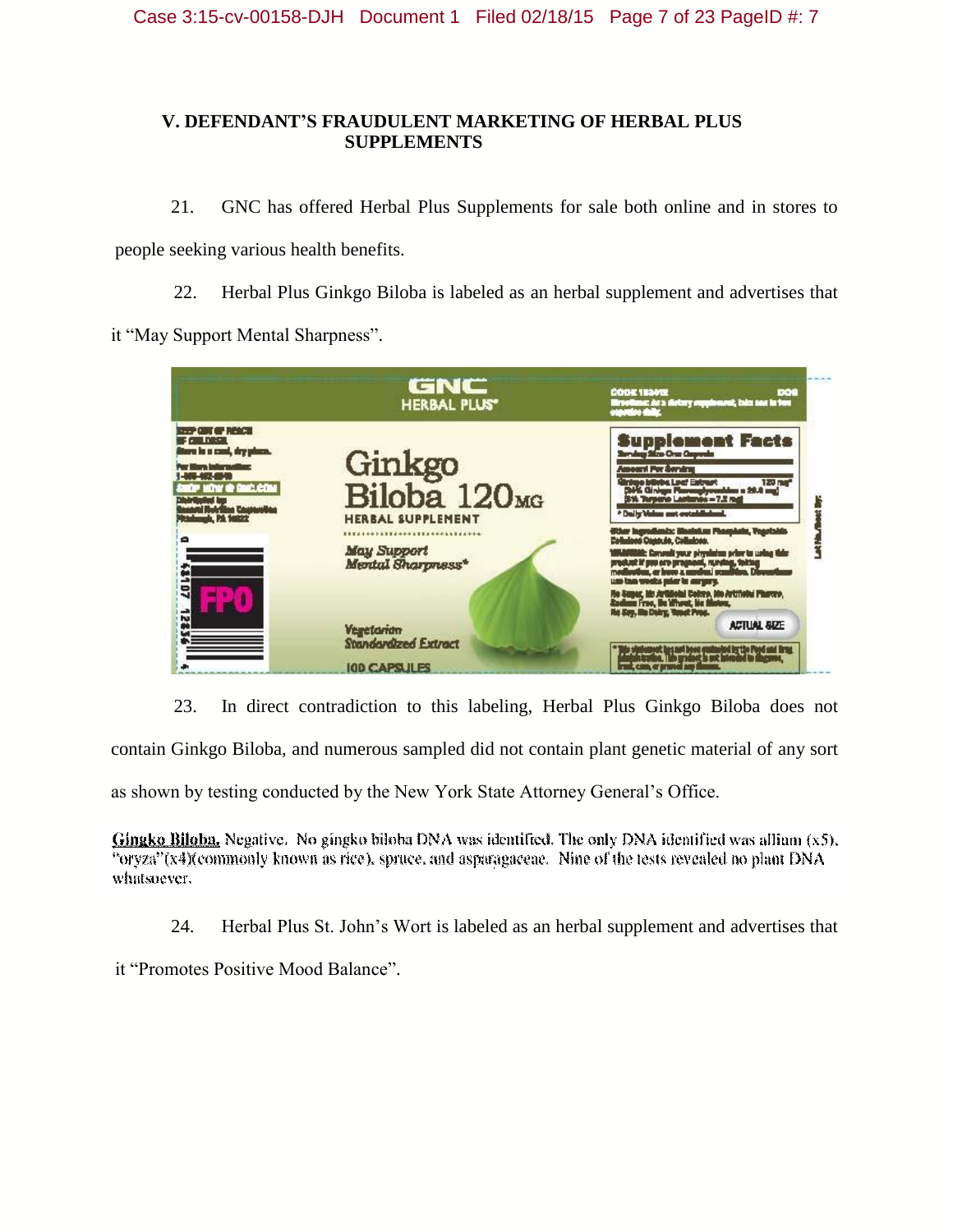

25. In direct contradiction to this labeling, Herbal Plus St. John's Wort does not contain St. John's Wort as shown by testing conducted by the New York State Attorney General's Office.

St. John's Wort. Negative. No St. John's Wort DNA was identified. Of the 20-tests performed, only three identified any DNA, and it included allium, oryza, and dracaena (tropical houseplant).

26. Herbal Plus Ginseng is labeled as an herbal supplement under the names "Triple Ginsa" and "Triple Ginsa Rush". Triple Ginsa advertises that it "Supports Vitality" and Triple Ginsa Rush advertises that it "Supports Vitality and Energy".

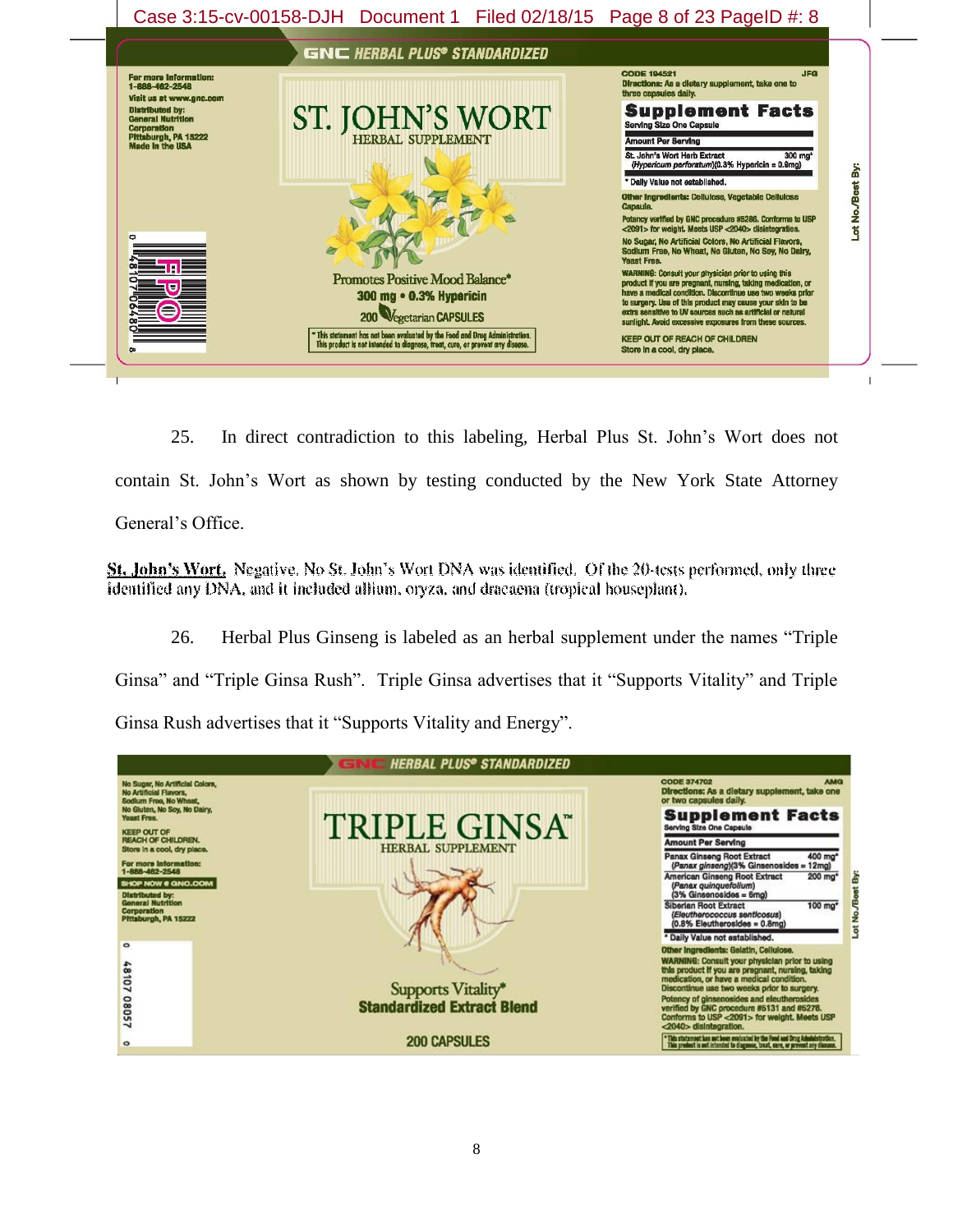

27. In direct contradiction to this labeling, Herbal Plus Ginseng does not contain

Ginseng as shown by testing conducted by the New York State Attorney General's Office.

Ginseng: Negative. No ginseng DNA was identified. The testing yielded identification of oryza, dracaena, pinus strobus, wheat/grass, and citrus spp., with 15 of the tests identifying no genetic material at all.

28. Herbal Plus Echinacea & Vitamin C is labeled as an herbal supplement and

advertises that it "Supports the Immune System & Protects Against Cell-Damaging Free Radicals".



29. In direct contradiction to this labeling, Herbal Plus Echinacea & Vitamin C does not contain Echinacea as shown by testing conducted by the New York State Attorney General's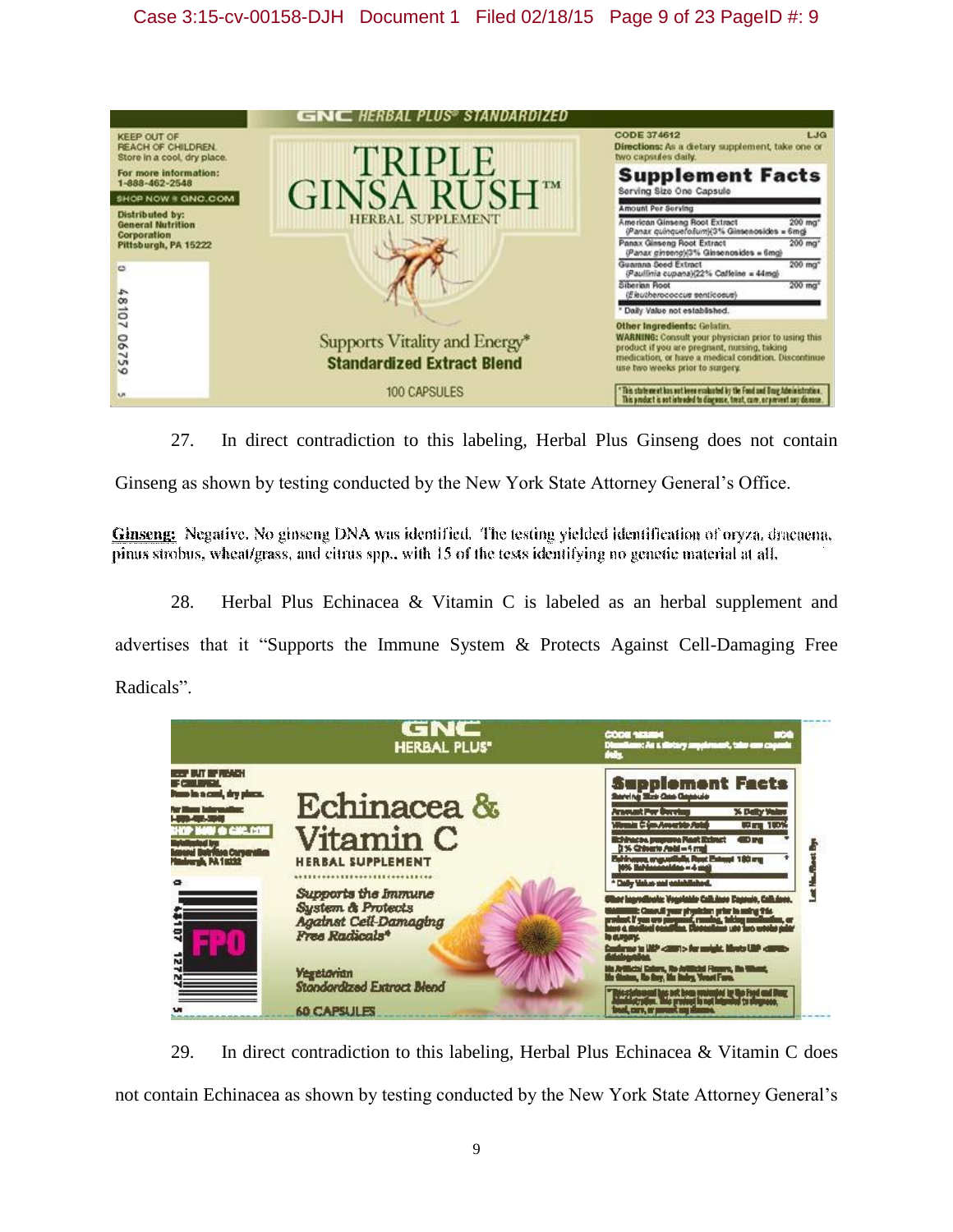Office.

**Echinacea:** Negative. Five tests identified oryza DNA, one other yielded the DNA of pinus or ranunculacae, Fourteen tests detected no plant DNA of any sort in the product labeled Echinacea.

30. Herbal Plus Saw Palmetto Extract is labeled as an herbal supplement and

advertises that it "Supports Healthy Prostate Function".



31. In direct contradiction to this labeling, Herbal Plus Saw Palmetto Extract either

did not contain Saw Palmetto, or contained other unidentified ingredients as shown by testing

conducted by the New York State Attorney General's Office.

Saw Palmetto: Qualified negative. Only 6 of 20 tests did identify the presence of saw palmetto, but the positive results were principally from one sample. The results did not replicate in the three other samples. One sample demonstrated no plant DNA, another revealed the presence of asparagaceae, and oryza, while a fourth was positive for DNA from the primrose family as well as saw palmetto.

# **VI. DEFENDANT'S TARGETING OF CONSUMERS**

32. Defendant's fraudulent, deceptive, and misleading marketing increased the sales of Herbal Plus Supplements during the relevant time period. Because GNC withheld and misrepresented material information about the contents, ingredients, efficacy, and usefulness of Herbal Plus Supplements, consumers did not have the knowledge necessary to make informed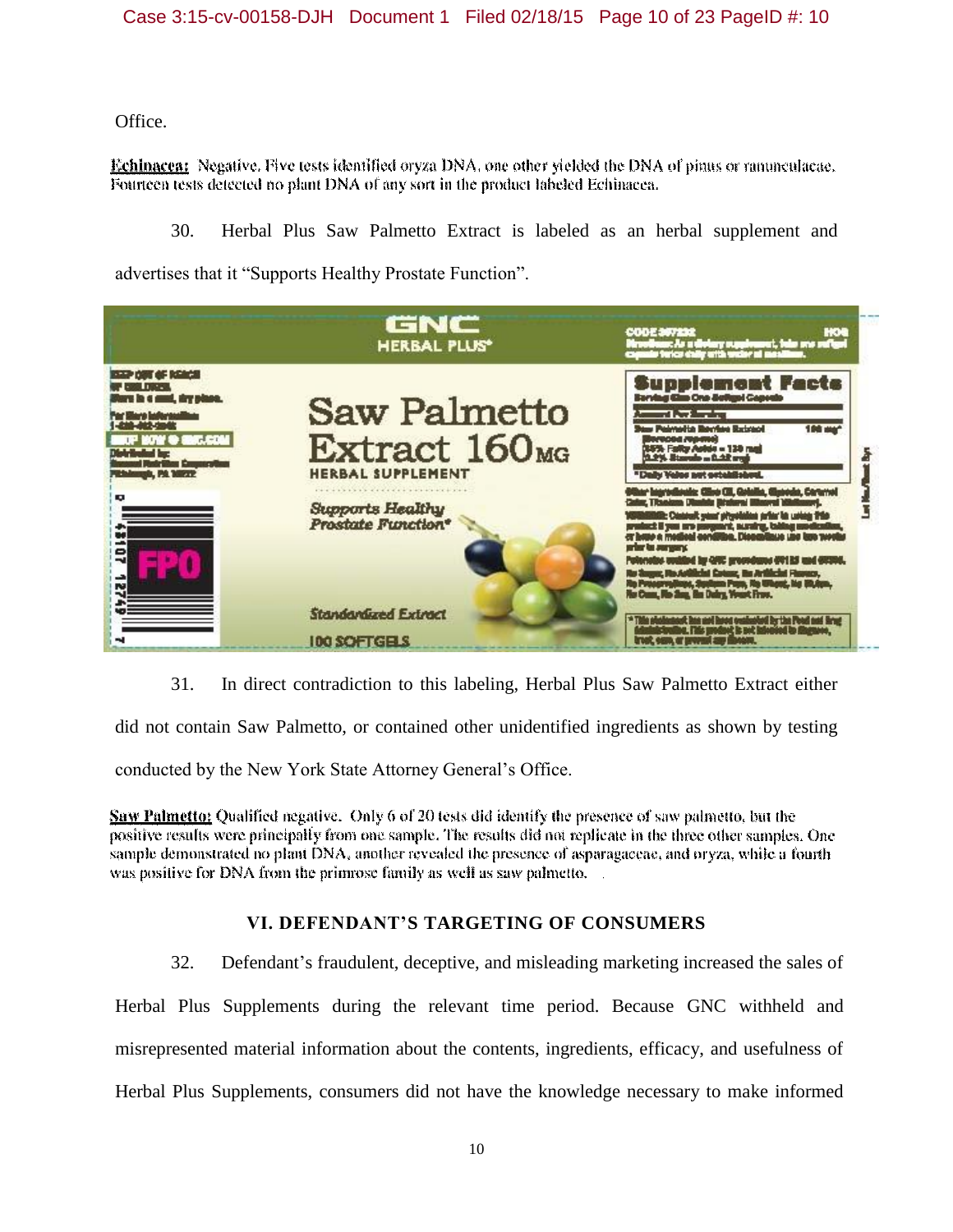decisions regarding purchasing and using Herbal Plus Supplements. Plaintiff and Class Members, unaware of Defendant's scheme, purchased and used Herbal Plus Supplements to confer the advertised health benefits, relying on many of the misrepresentations by Defendant. Defendant's promotion and marketing of Herbal Plus Supplements based upon false promises of contents, ingredients, and efficacy has been highly successful, resulting in Defendant receiving millions of dollars in profits, representing ill-gotten gains to which Defendant was not entitled.

#### **VII. HERBAL PLUS SUPPLEMENTS DO NOT CONTAIN ADVERTISED HERB AND DO NOT CONFER ADVERTISED BENEFITS**

33. Defendant misrepresented that Herbal Plus Supplements contained the advertised herbs and were effective in conferring various health benefits.

34. As it has come to light that Herbal Plus Supplements do not contain the listed herbs, they cannot confer the various health benefits that are supposedly conferred by using Herbal Plus Supplements.

35. Defendant omitted and/or fraudulently misrepresented the contents and efficacy of Herbal Plus Supplements.

36. On February 2, 2015, the Office of the Attorney General for the State of New York issued a cease and desist notification to GNC for its Herbal Plus Supplements. The Attorney General's Office notified GNC that its Herbal Plus Supplements "were either unrecognizable or a substance other than what they claimed to be, and therefore fairly constitute contaminated or substituted products".

37. Prior to the New York Attorney General's cease and desist letter, studies conducted by the Centre for Biodiversity Genomics at the University of Guelph and others alerted the dietary supplement industry, including the Defendant, that it is not providing the public with authentic herbal supplements without substitution, contamination, or fillers.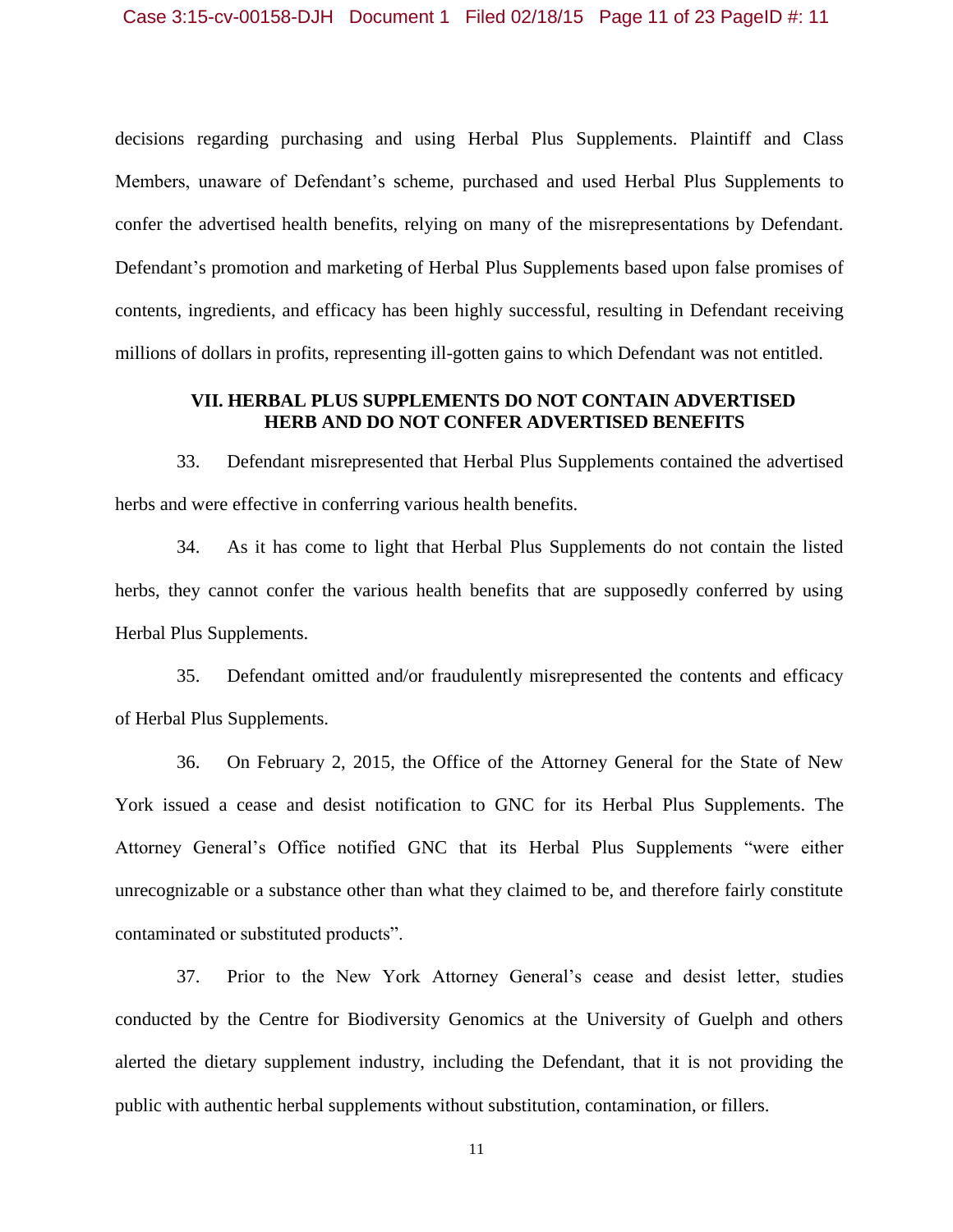#### Case 3:15-cv-00158-DJH Document 1 Filed 02/18/15 Page 12 of 23 PageID #: 12

38. According to the State of New York, GNC's failure "to clean up its practices" is "disappointing." According to the laws of the State of Kentucky, it's illegal and tortious.

39. Defendant's advertising sought to create the image and belief by consumers that Herbal Plus Supplements contained the listed herbs and that their use was an effective method of boosting their health, even though Defendant knew these assertions to be false and had no reasonable grounds to believe they were true.

40. Defendant concealed materially relevant information from potential Herbal Plus Supplements users and from Plaintiff and Class Members.

41. Even after multiple notifications that Herbal Plus Supplements do not contain the listed herbs, Defendant has failed and continues to fail to mention the absence of these herbs in its online and print advertising and labeling, and falsely represents the Herbal Plus Supplements contain the listed herbs and are effective in conferring various health benefits. Had Defendant adequately disclosed the true facts associated with Herbal Plus Supplements, consumers in Kentucky would not have sought out and purchased anywhere near the volume of Herbal Plus Supplements that have been sold.

42. The absence of listed ingredients in Herbal Plus Supplements and lack of efficacy are common to the entire class of Herbal Plus Supplements users.

## **VIII. DEFENDANT'S CONCEALMENT OF THEIR FRAUDULENT CONDUCT**

43. The applicable statutes of limitations regarding the claims of Plaintiff and the Class Members have been tolled by Defendant's fraudulent concealment of its unlawful, conspiratorial deceit, as alleged in detail throughout this Complaint.

44. As evidenced by the allegations in this Complaint, Defendant has employed and continues to employ practices and techniques of secrecy in order to avoid detection of, and to fraudulently conceal, their deceptive and conspiratorial behavior regarding the contents and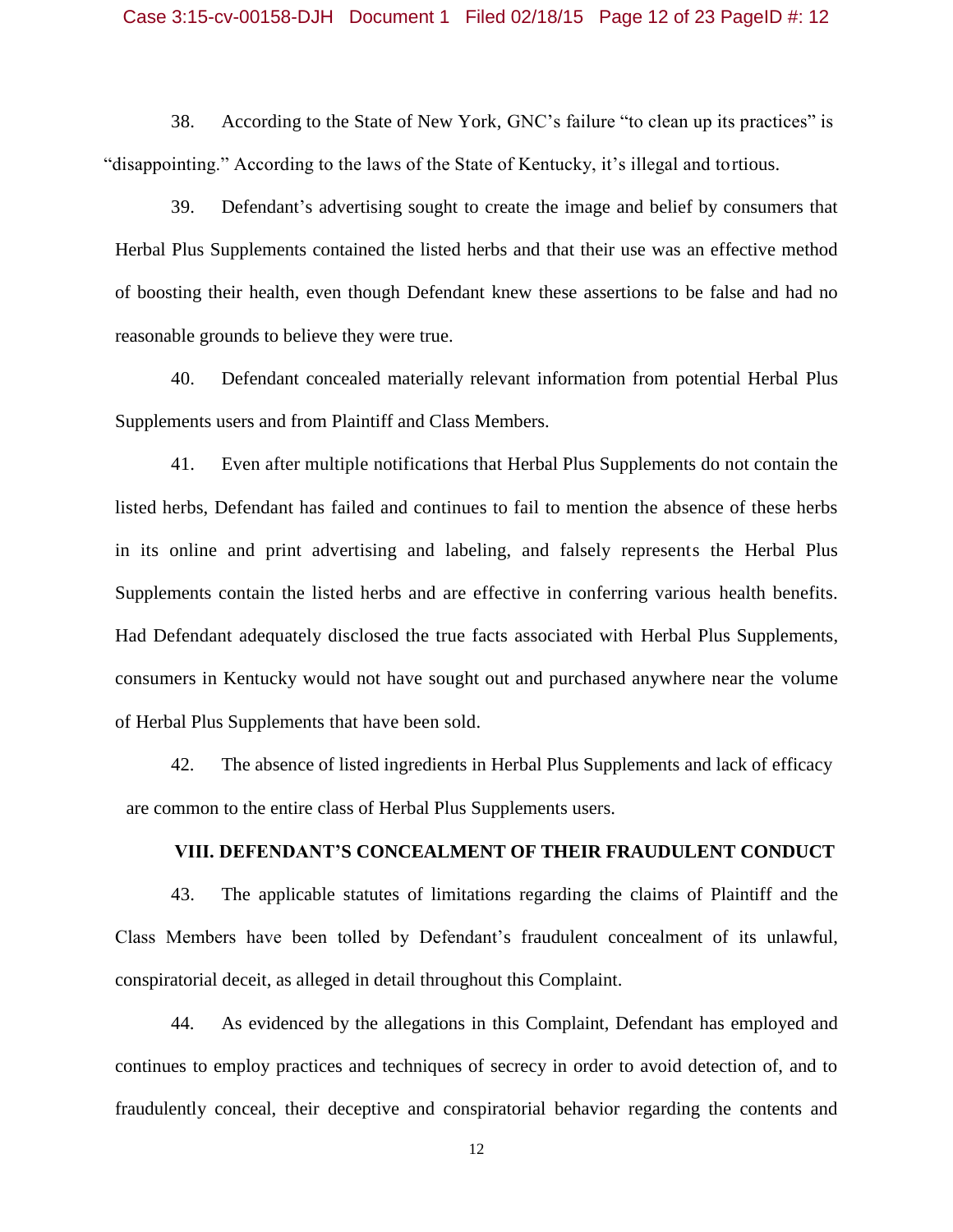efficacy of Herbal Plus Supplements.

45. Despite taking on the responsibility to reveal this information to the general public, Defendant has kept such information hidden.

46. As such, Plaintiff and the Class Members were not effectively alerted to the existence and scope of this industry-wide fraud and were not on notice of their potential claims until shortly prior to the filing of this Complaint.

47. Plaintiff and the Class Members could not have acquired such knowledge through the exercise of reasonable diligence. Through their public statements, marketing and advertising, Defendant's self-concealing scheme and affirmative conduct to perpetuate its fraud deprived Plaintiff and the Class Members of actual or presumptive knowledge of facts sufficient to put them on notice as to their potential claims.

48. Any applicable statutes of limitation have been tolled by Defendant's knowing and active concealment and denial of the facts alleged herein. Plaintiff and the other Class Members have been kept in ignorance of vital information essential to the pursuit of these claims without any fault or lack of diligence on their part. Plaintiff and the other Class Members could not have reasonably discovered the fraudulent nature of Defendant's conduct. Accordingly, Defendant is estopped from relying on any statute of limitations to defeat any of Plaintiff's or the other Class Members' claims.

49. Finally, Defendant concealed the absence of listed ingredients from Herbal Plus Supplements, described above, which were known to Defendant. Plaintiff and Class Members could not have known nor could they have reasonably discovered Herbal Plus Supplements' failure to contain the listed herbs and/or adulteration through the inclusion of filler and/or substitute ingredients, which were not generally known until very recently.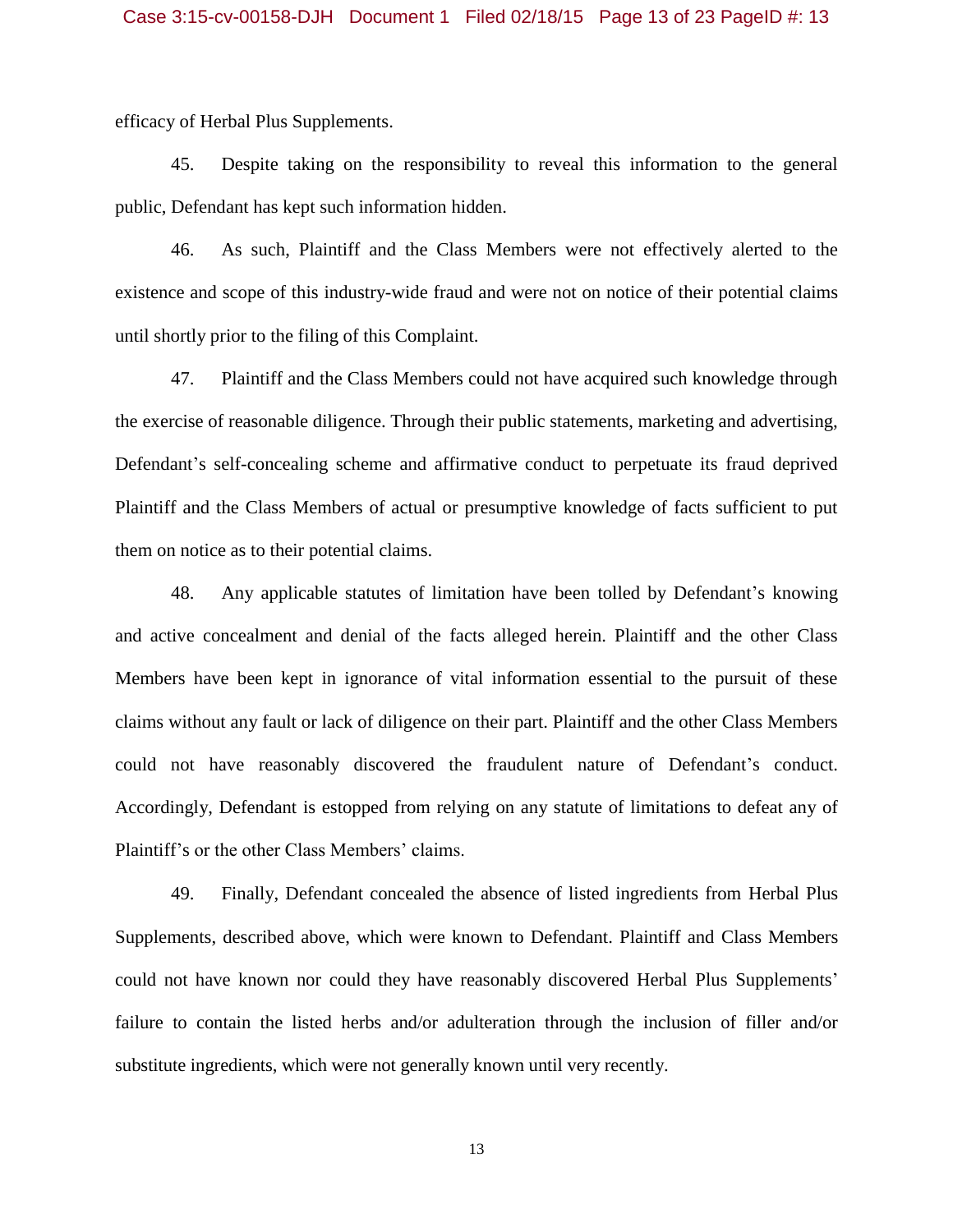50. The accrual of all of Plaintiff and Class Members' claims is tied to the revelation of Herbal Plus Supplements' failure to contain the advertised ingredients. From an economic damages perspective, the degree to which Plaintiff and Class Members have been injured is based on the cost of Herbal Plus Supplements. Plaintiff and Class Members did not discover their injury until the class wide issues of failure to include advertised ingredients, and the inclusion of ingredients not on the label, in Herbal Plus Supplements was revealed. These recent discoveries took place within the limitations period.

#### **IX. CLASS ACTION ALLEGATIONS**

51. Plaintiff brings this suit as a Class action pursuant to Rule 23 of the Federal Rules of Civil Procedure, on behalf of a Class consisting of:

All natural persons in the Commonwealth of Kentucky, who paid or incurred costs for the Herbal Plus Supplements, for purposes other than resale. Excluded from the Class are employees of Defendant, including its officers or directors, and the Court to which this case is assigned.

52. The proposed Class is sufficiently numerous, as thousands of members of the Class were induced to purchase Herbal Plus Supplements through Defendant's scheme. The Class Members are so numerous and dispersed throughout the United States that joinder of all members is impracticable. The Class is composed of thousands of consumers, and the disposition of their claims in a Class action will benefit both the parties and the Court. Defendant sells hundreds of thousands of Herbal Plus Supplements in the Commonwealth of Kentucky every year, and thus the Class is sufficiently numerous to make joinder impracticable, if not outright impossible. The Class Members can be identified by, *inter alia,* records maintained by Defendant.

53. Common questions of law and fact exist as to all members of the Class and predominate over any questions affecting solely individual members of the Class. Among the questions of law and fact common to the Class Members are: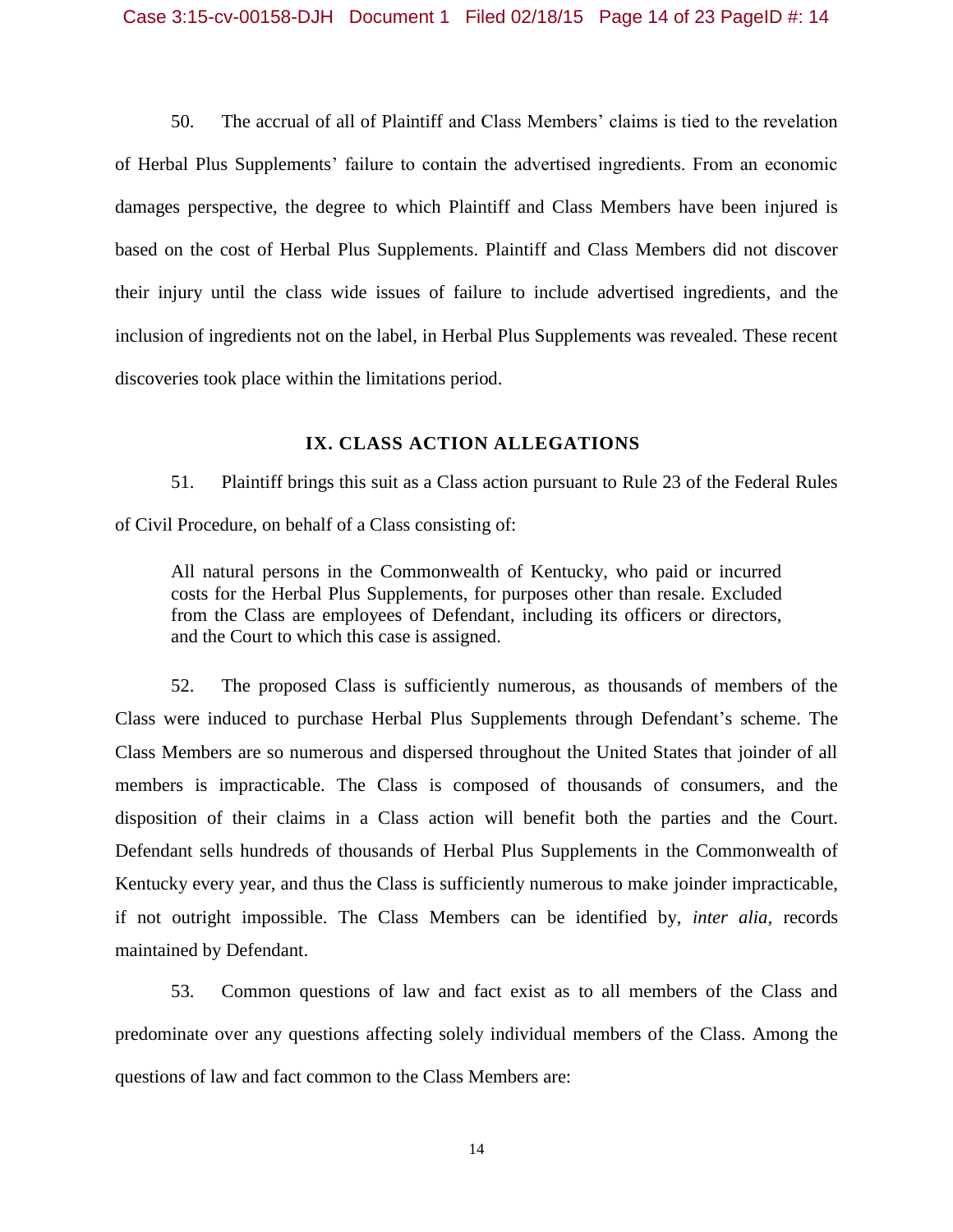- a) Whether Defendant misrepresented the ingredients of Herbal Plus Supplements;
- b) Whether Defendant's acts and omissions violate, *inter alia,* the Kentucky Consumer Protection Act and common law claims;
- c) Whether Defendant made material misrepresentations of fact, or omitted to state material facts regarding the effectiveness of Herbal Plus Supplements in conferring various health benefits, which material misrepresentations or omissions operate as a fraud and deceit upon the Class;
- d) Whether the Class Members paid more for Herbal Plus Supplements than for other efficacious supplements that were available at a cheaper price;
- e) Whether, in marketing and selling Herbal Plus Supplements, Defendant failed to disclose the contents of Herbal Plus Supplements to persons ingesting the supplements;
- f) Whether Defendant misrepresented in their materials, among other things, the efficacy and convenience of Herbal Plus Supplements; and
- g) Whether Defendant knew or should have known that the Herbal Plus Supplements do not contain the listed and advertised ingredients.
- 54. The conduct and patterns of conduct alleged herein, relating to the Defendant's

sale and marketing of Herbal Plus Supplements, occurred between the date of Herbal Plus Supplements initial sale by the Defendant up to the present day.

55. The conduct and patterns of conduct alleged herein, relating to the sale and marketing of Herbal Plus Supplements, took place throughout the Commonwealth of Kentucky, as well as various other territories and states.

# **X. CLAIMS FOR RELIEF**

## **FIRST CLAIM FOR RELIEF Violation of Kentucky Consumer Protection Act, KRS 367.120, et seq.**

56. Plaintiff repeats and realleges each of the preceding paragraphs, as if fully set forth herein.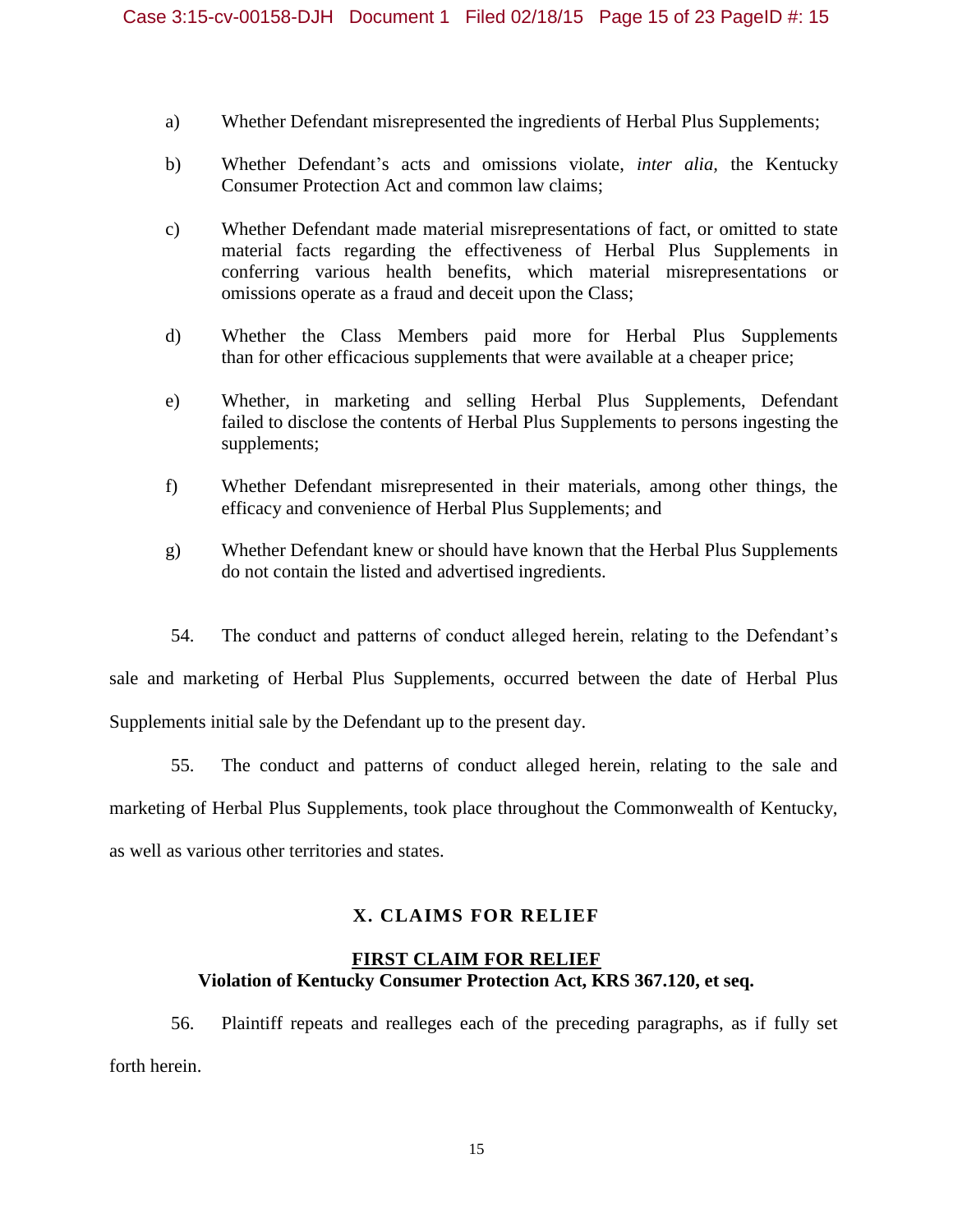### Case 3:15-cv-00158-DJH Document 1 Filed 02/18/15 Page 16 of 23 PageID #: 16

57. The Defendant engaged in deceptive or unfair acts or practices in violation of the Kentucky Consumer Protection Act, KRS 367.120, *et seq.* when the Defendant knowingly and intentionally made numerous misrepresentations regarding the contents, ingredients, efficacy, effectiveness, and usefulness of Herbal Plus Supplements.

58. These material representations made by the Defendant were false as proven by testing conducted by the New York State Attorney General's Office.

59. When the Defendant made these material representations it knew they were false, and/or it made the material representations recklessly without any knowledge of their truth and with a positive assertion.

60. The Plaintiff and Class Members were induced to purchase Herbal Plus Supplements for personal use by relying on the statements and representations made by the Defendant that were false, misleading, and deceptive in violation of Kentucky law as set forth in KRS 367.170 because the Herbal Plus Supplements do not contain the advertised herb, contain ingredients that are not listed on the ingredient list or supplement panel, and do not provide any of the benefits represented by the Defendant as set forth in detail above.

61. The unfair, false, misleading, and deceptive practices of the Defendant did cause the Plaintiff and the Class to incur actual damages, including financial loss, loss of the benefit of a genuine supplement, and expenses.

62. As a result of Defendant's violations of KRS 367.170, Defendant has been unjustly enriched at the expense of Plaintiff and Class Members. Absent Defendant's unlawful, fraudulent, and deceptive conduct, Plaintiff and Class Members would not have purchased Herbal Plus Supplements.

63. The deceptive acts of Defendant have injured and present a continuing injury and threat of injury to Plaintiff and Class Members in that Defendant's conduct has proximately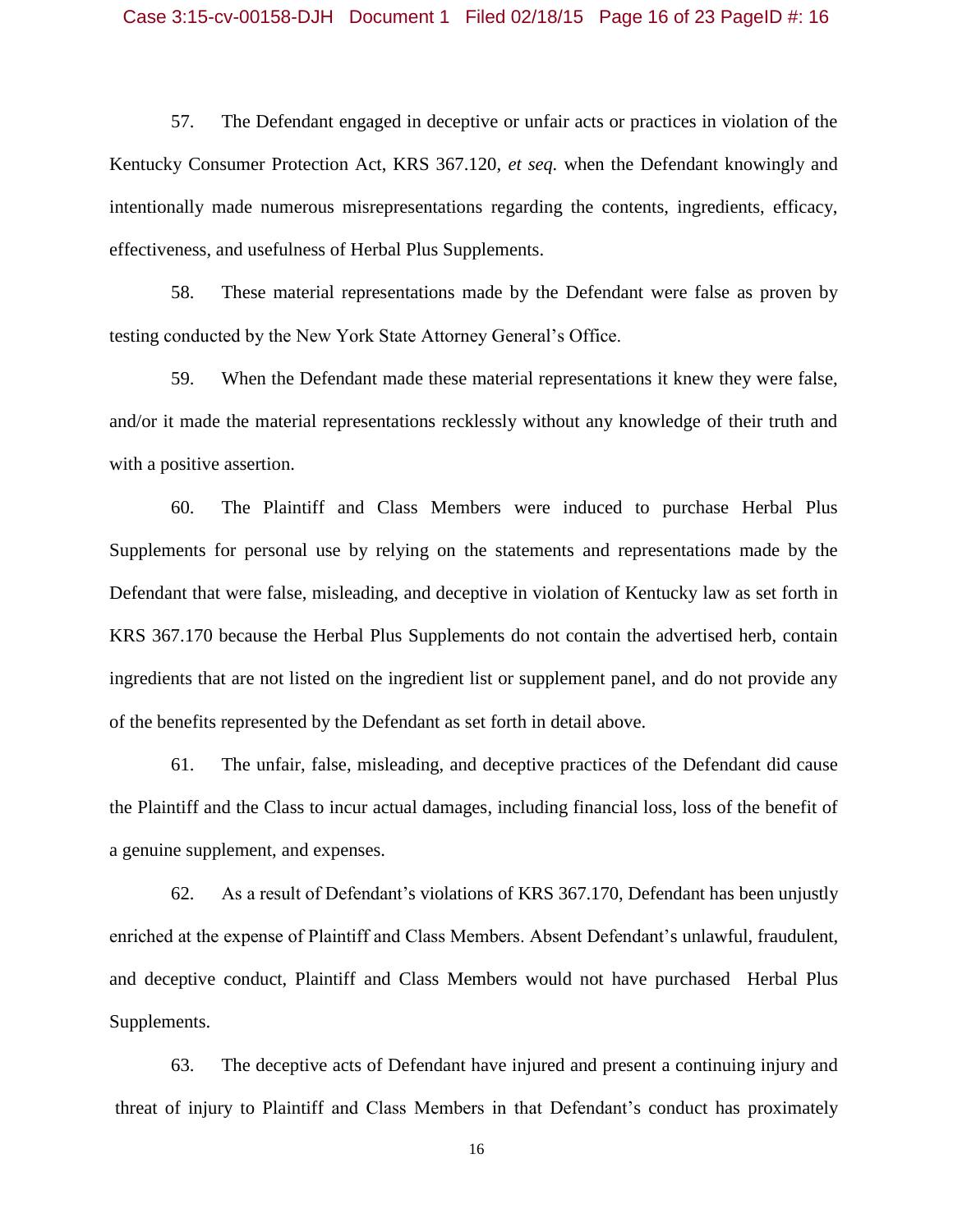caused Plaintiff and Class Members to pay for Herbal Plus Supplements.

64. As alleged herein, Defendant has been unjustly enriched as a result of this unfair marketing. Plaintiff and Class Members are accordingly entitled to actual damages, equitable relief including restitution and/or disgorgement of all revenues, earnings, profits, compensation, and benefits which may have been obtained by Defendant as a result of such business acts or practices, and punitive or exemplary damages, in addition to any other remedy allowable at law.

## **SECOND CLAIM FOR RELIEF Fraud**

65. Plaintiff repeats and realleges each of the preceding paragraphs, as if fully set forth herein.

66. Plaintiff and Class Members assert a common law fraud claim under Kentucky law against the Defendant.

67. The Defendant knowingly made false representations or omissions of material fact for the purpose of inducing Plaintiff and Class Members to act thereon when the Defendant knowingly and intentionally misrepresented the contents, ingredients, efficacy, effectiveness, and usefulness of Herbal Plus Supplements.

68. The Defendant's false representations and omissions of material fact were false and were known to be false or known to have been asserted without knowledge of their truth by the Defendant.

69. The Defendant intended Plaintiff and Class Members to rely on the Defendant's false representations or omissions of material fact to induce Plaintiff and Class Members to purchase and consume Herbal Plus Supplements. This reliance was at Plaintiff's and Class Members' detriment.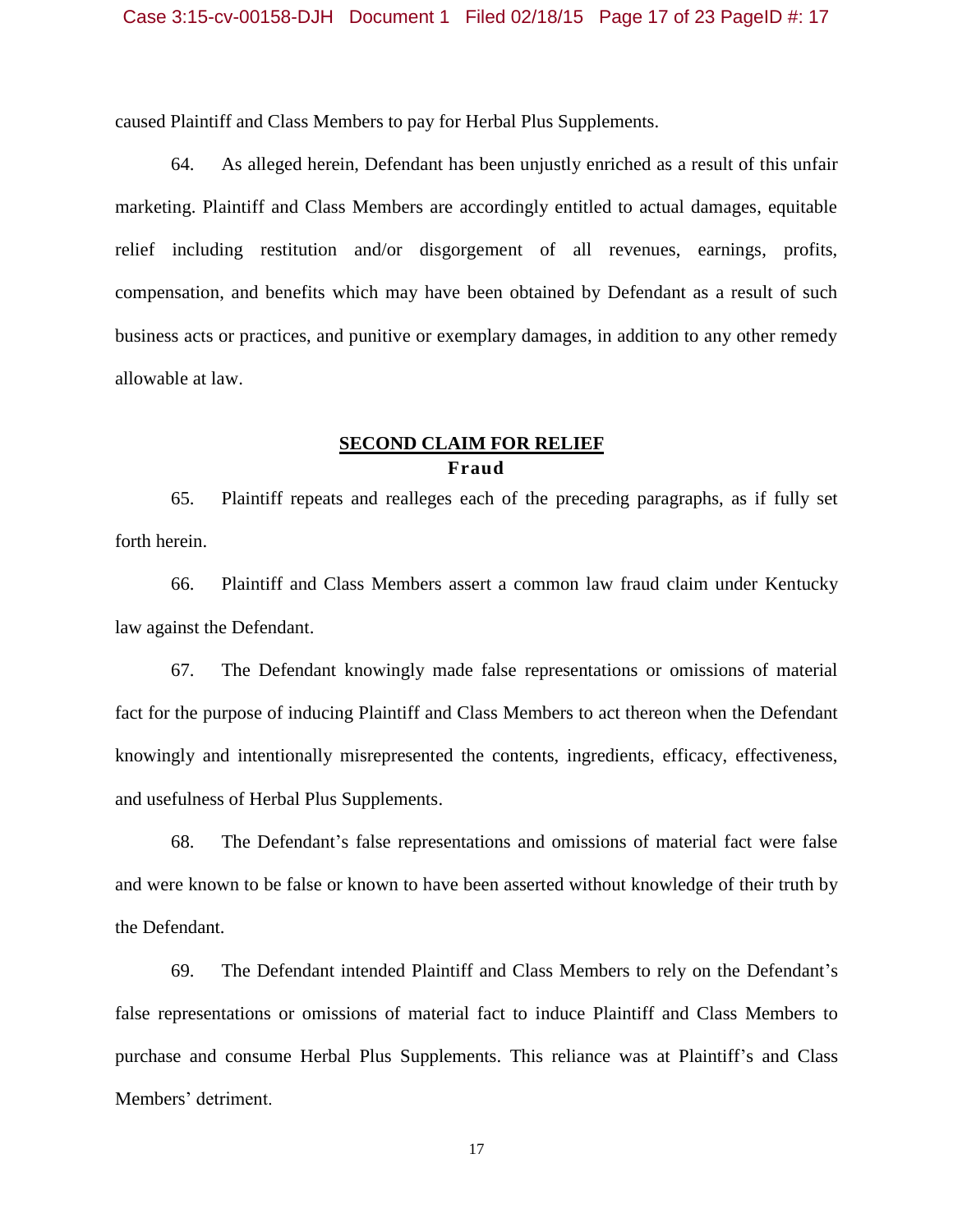70. The Defendant's false representations or omissions of material fact made with the intent to defraud caused Plaintiff's and Class Members' injuries.

71. Plaintiff and Class Members were injured as a result of the Defendant's fraudulent representations or omissions, and are entitled to compensatory damages, exemplary and/or punitive damages, to the extent allowable at law, costs and attorney's fees, as well as any other damages or relief allowable at law.

#### **THIRD CLAIM FOR RELIEF Breach of Express Warranty**

72. Plaintiff incorporates by reference all preceding paragraphs as if fully set forth herein.

73. The Defendant did expressly warrant to consumers, including Plaintiff and the Class, that Herbal Plus Supplements contained advertised ingredients and were effective in conferring various health benefits.

74. The Plaintiff and the Class did rely on these affirmations of fact and promises made by the Defendant when they purchased and ingested Herbal Plus Supplements to confer various health benefits.

75. The Defendant breached the express warranties it made to the Plaintiff and Class in that the Herbal Plus Supplements sold by the Defendant did not contain the advertised ingredients, were adulterated as a result of the use of substitute or filler ingredients, and/or did not confer the advertised health benefits.

76. As a direct and proximate result of the Plaintiff's and Class' reliance on these affirmations of fact and promises made by the Defendant, Plaintiff and Class suffered damages.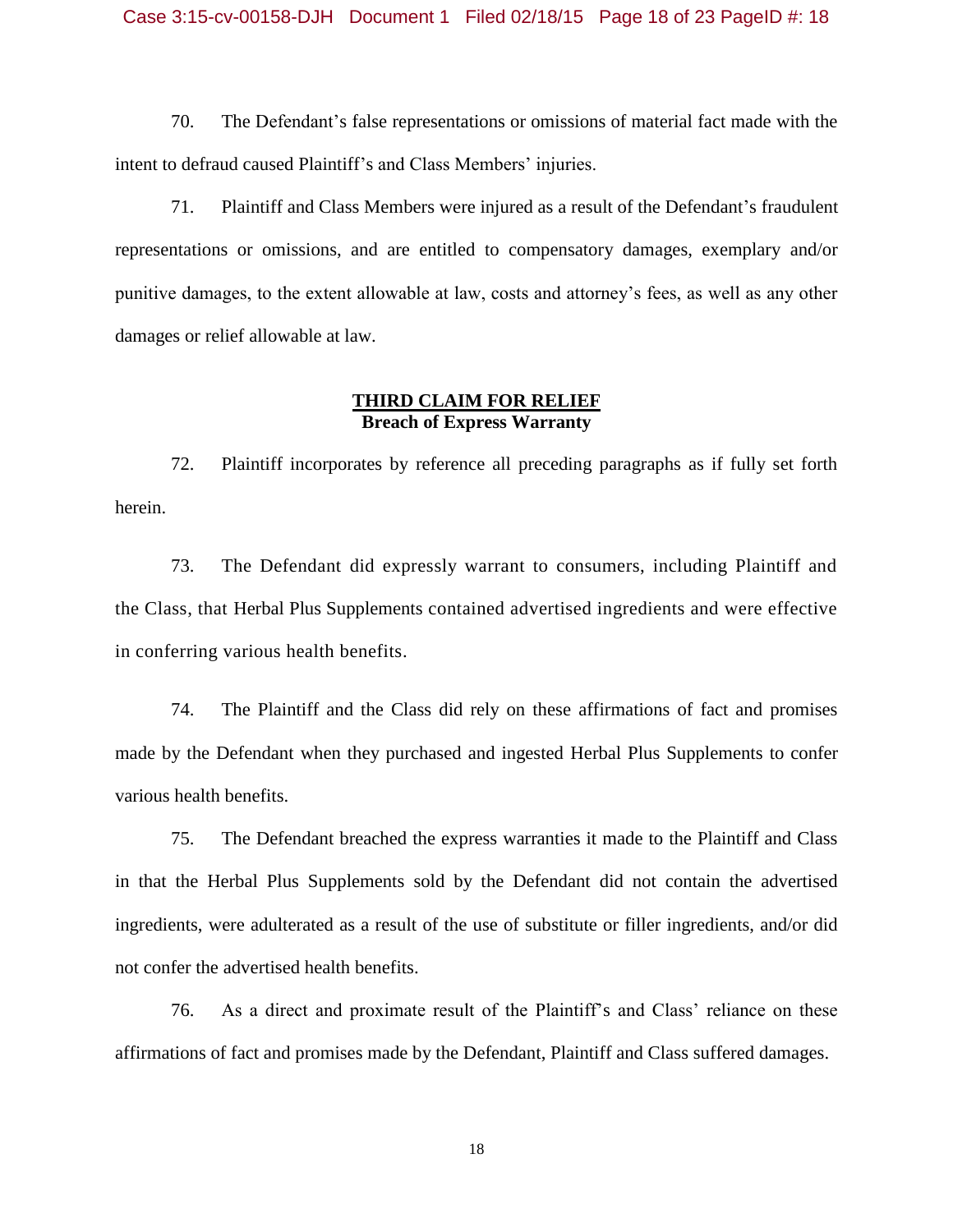## **FOURTH CLAIM FOR RELIEF Breach of Implied Warranty**

77. Plaintiff incorporates by reference all preceding paragraphs as if fully set forth herein.

78. Defendant is a merchant with respect to herbal supplements like the Herbal Plus Supplements purchased by the Plaintiff and the Class.

79. The Defendant impliedly warranted that the Herbal Plus Supplements were merchantable.

80. The Defendant breached its implied warranty of merchantability to the Plaintiff and Class in that the Herbal Plus Supplements which were sold by the Defendant were unmerchantable because:

- a. The Herbal Plus Supplements were not effective for their intended use;
- b. The Herbal Plus Supplements were not adequately packaged and labeled;
- c. The Herbal Plus Supplements did not conform to statements made on the labels.

81. As a direct and proximate result of the breach of the implied warranty of merchantability by the Defendant, the Plaintiff and the Class suffered damages.

## **FIFTH CLAIM FOR RELIEF Breach of Implied Warranty of Fitness for Particular Purpose**

82. Plaintiff incorporates by reference all preceding paragraphs as if fully set forth herein.

83. The Defendant is a merchant with respect to herbal supplements like the Herbal Plus Supplements purchased and ingested by the Plaintiff and the Class and it impliedly warranted that the Herbal Plus Supplements were fit for the particular purpose of being ingested to confer health benefits.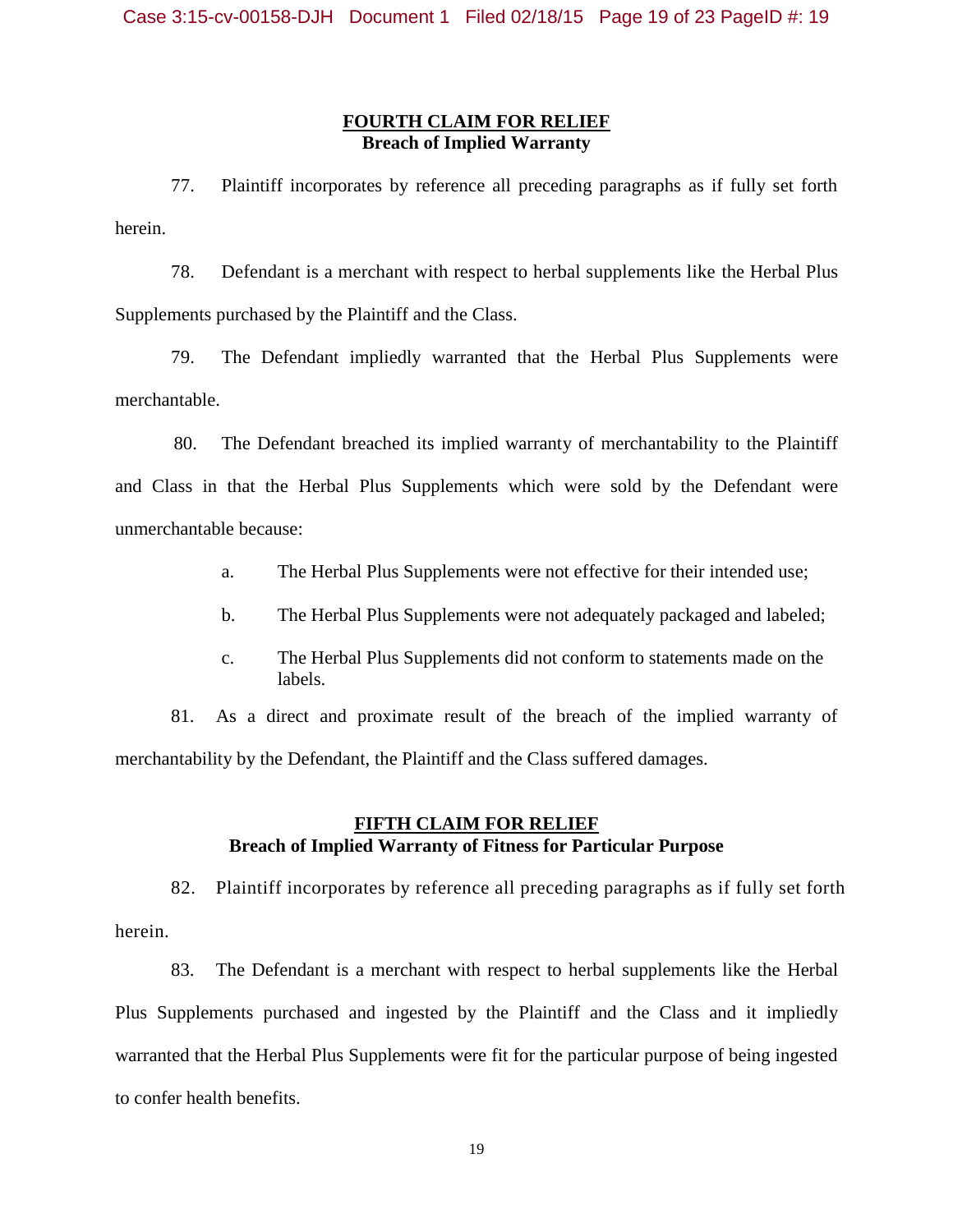### Case 3:15-cv-00158-DJH Document 1 Filed 02/18/15 Page 20 of 23 PageID #: 20

84. The Defendant knew or had reason to know of the purposes for which the Herbal Plus Supplements would be used by consumers including the Plaintiff and the Class, and that purpose included supplementing certain herbal intake to confer health benefits.

85. The Plaintiff and the Class relied on the skill and judgment of the Defendant when it selected herbal supplements that they believed to be appropriate for use in supplementing herbal intake and conferring health benefits.

86. The Defendant breached its implied warranty of fitness for a particular purpose to the Plaintiff and Class in that the Herbal Plus Supplements were defective because they did not contain the advertised ingredients, were adulterated as a result of the inclusion of unlisted substitute or filler ingredients, and/or did not confer the advertised health benefits.

87. As a direct and proximate result of the breach of the implied warranty of fitness for a particular purpose by the Defendant, the Plaintiff and the Class suffered damages.

## **SIXTH CLAIM FOR RELIEF Restitution/Disgorgement for Unjust Enrichment**

88. Plaintiff incorporates by reference all preceding paragraphs as if fully set forth herein.

89. Defendant has been and continues to be enriched by its fraudulent acts and/or omissions alleged herein for Kentucky wherein Class Members reside.

90. In exchange for payments they made for Herbal Plus Supplements and at the time these payments were made, Plaintiff and Class Members expected that the Herbal Plus Supplements contained the advertised herbs and were a safe and medically effective supplement for treating various conditions, illnesses, disorders, or symptoms.

91. Defendant voluntarily accepted and retained these payments with full knowledge and awareness that, as a result of its wrongdoing, Plaintiff and Class Members paid for Herbal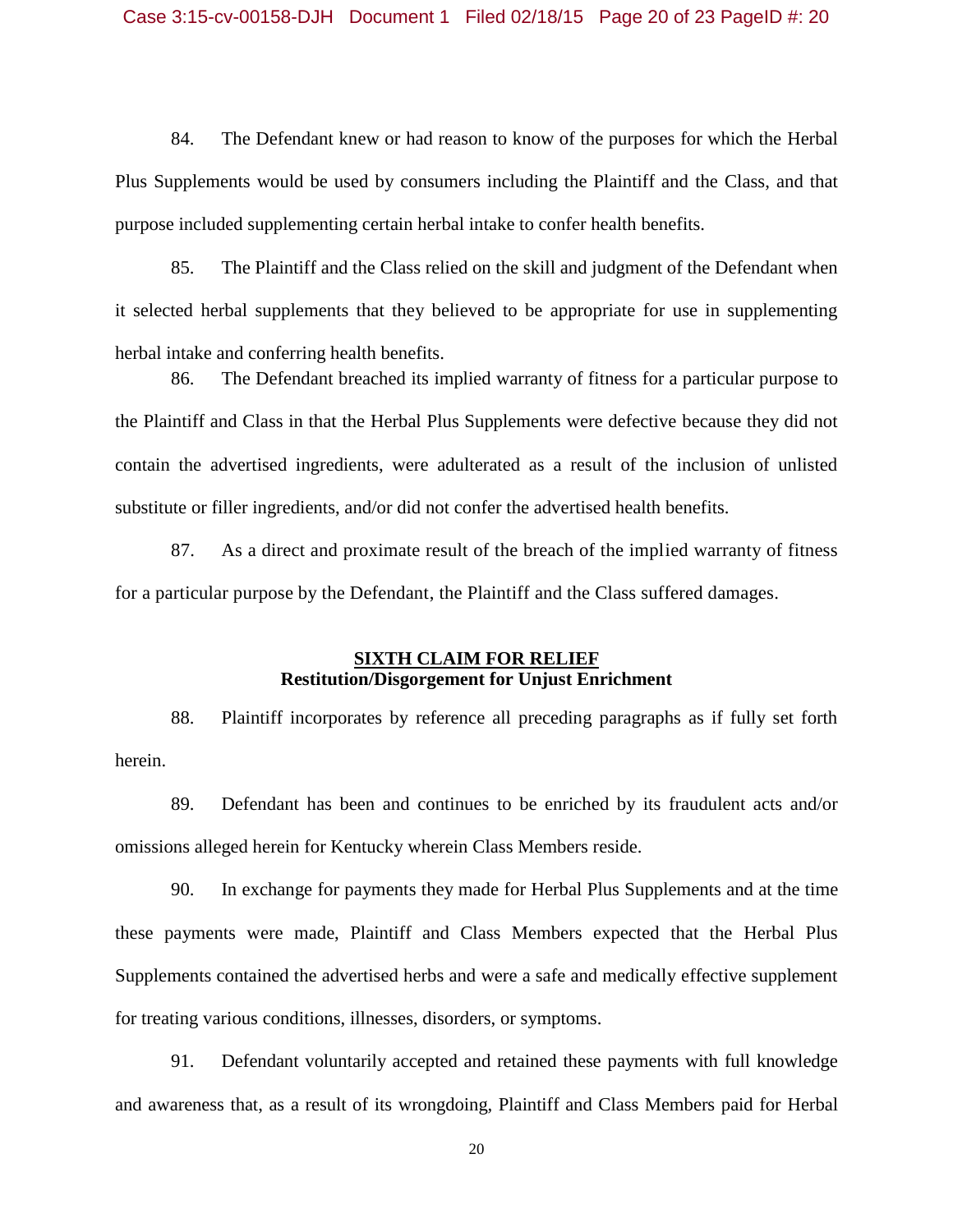### Case 3:15-cv-00158-DJH Document 1 Filed 02/18/15 Page 21 of 23 PageID #: 21

Plus Supplements when they otherwise would not have done so and paid for the Herbal Plus Supplements at a higher price than would have been paid for but for Defendant's wrongful conduct.

92. These fraudulent acts and omissions allow Defendant to gain millions of dollars in profits that would not have been gained but for Defendant's fraudulent acts and omissions.

93. Plaintiff and Class Members and those similarly situated paid and continue to pay Defendant an amount that exceeds the value of the products identified herein as a result of Defendant's fraudulent acts and omissions.

94. Plaintiff and the Class Members suffered damages due to Defendant's acts and omissions as alleged herein.

95. Defendant has and continues to be unjustly enriched as a result of its fraudulent acts and omissions.

96. Defendant lacks any legal justification for engaging in a course of fraudulent acts and omissions as alleged herein at Plaintiff and the Class' expense.

97. No other remedy at law can adequately compensate Plaintiff and Class Members for the damages occasioned by Defendant's conscious choice to engage in a course of fraudulent acts and omissions.

98. Plaintiff and Class Members are entitled in equity to seek restitution of Defendant's wrongful profits, revenues, and benefits to the extent and in the amount, deemed appropriate by the Court and such other relief as the Court deems just and proper to remedy Defendant's unjust enrichment.

# **SEVENTH CAUSE OF ACTION Equitable Relief**

99. Plaintiff incorporates by reference all preceding paragraphs as if fully set forth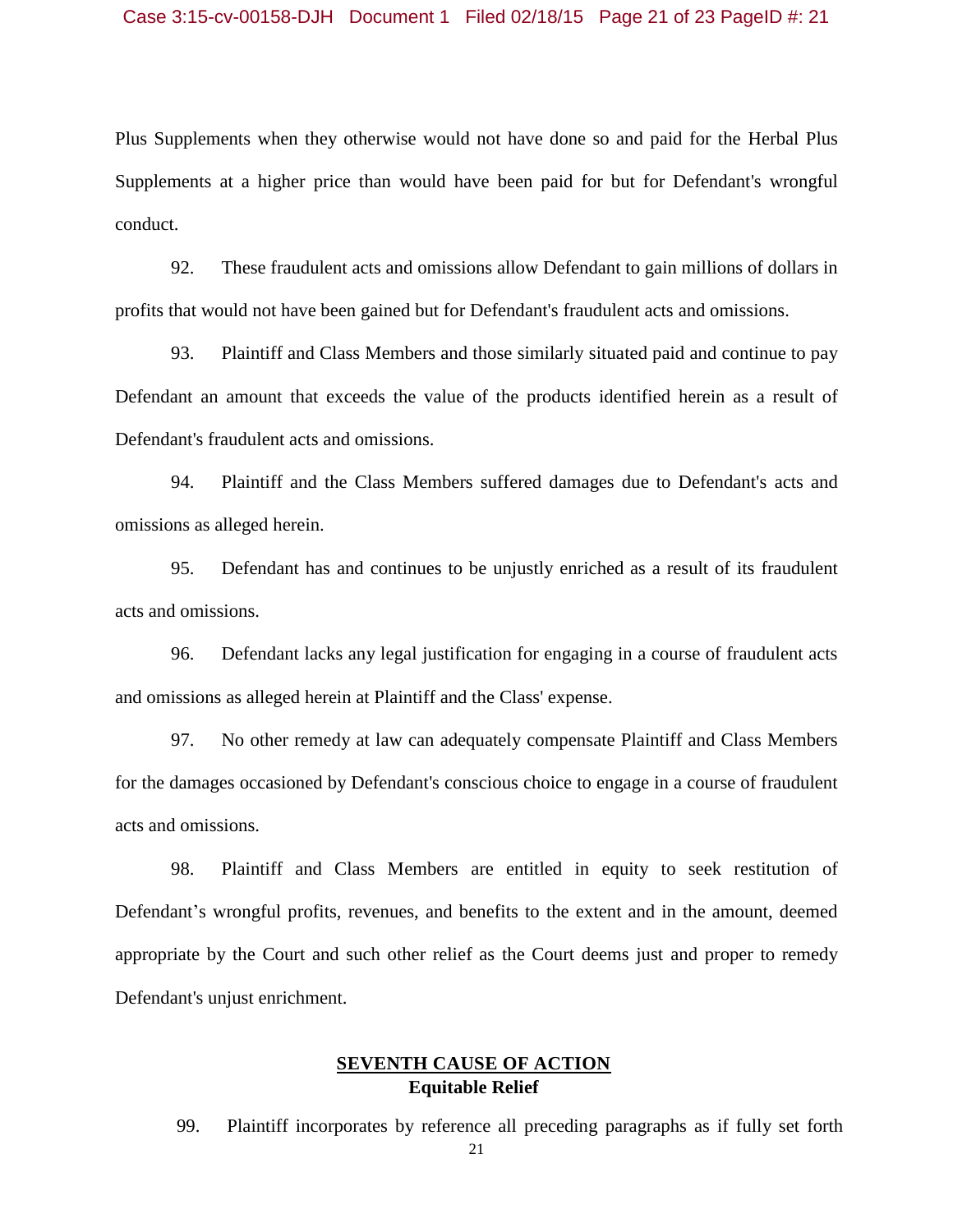herein.

100. Defendant is under a legal duty imposed by the FDA to advise consumers of the ingredients of its Herbal Plus Supplements. Such communication, however, is limited to future labeling. No notice is going to be provided to the proposed Class herein.

101. Pursuant to the equitable relief provisions of Kentucky law, Plaintiff seeks temporary and/or permanent injunctive relief directing Defendant to notify in writing, and through other appropriate forms of notice, all members of the class as to the true contents and ingredients of the Herbal Plus Supplements.

102. Without such notice, Plaintiff and the Class risk irreparable harm in paying for and using Herbal Plus Supplements believing that they contain ingredients that they do not and that they confer health benefits that they do not.

103. The equitable relief sought pursuant to the applicable Kentucky laws is within the jurisdiction of this Honorable Court. The proposed notice class meets the requirements of FRCP 23. Under this claim, Plaintiff seeks no monetary damages on behalf of the proposed class. As noted herein, the proposed class meets the requirements of Rule 23. As such, equitable relief under Rule 23 is appropriate and a class should be certified for the purposes of notice to consumers as set forth herein.

## **XI. DEMAND FOR RELIEF**

WHEREFORE, Plaintiff and Class Members demand judgment against Defendant, jointly and severally, as follows:

- a) On Plaintiff's First, Second, Third, Fourth and Fifth Claims for Relief, an award to each Plaintiff of the maximum allowable damages under such statute(s) or laws, including but not limited to compensatory and punitive damages;
- b) On Plaintiff's Sixth Claim for Relief, an award to each Plaintiff of disgorgement of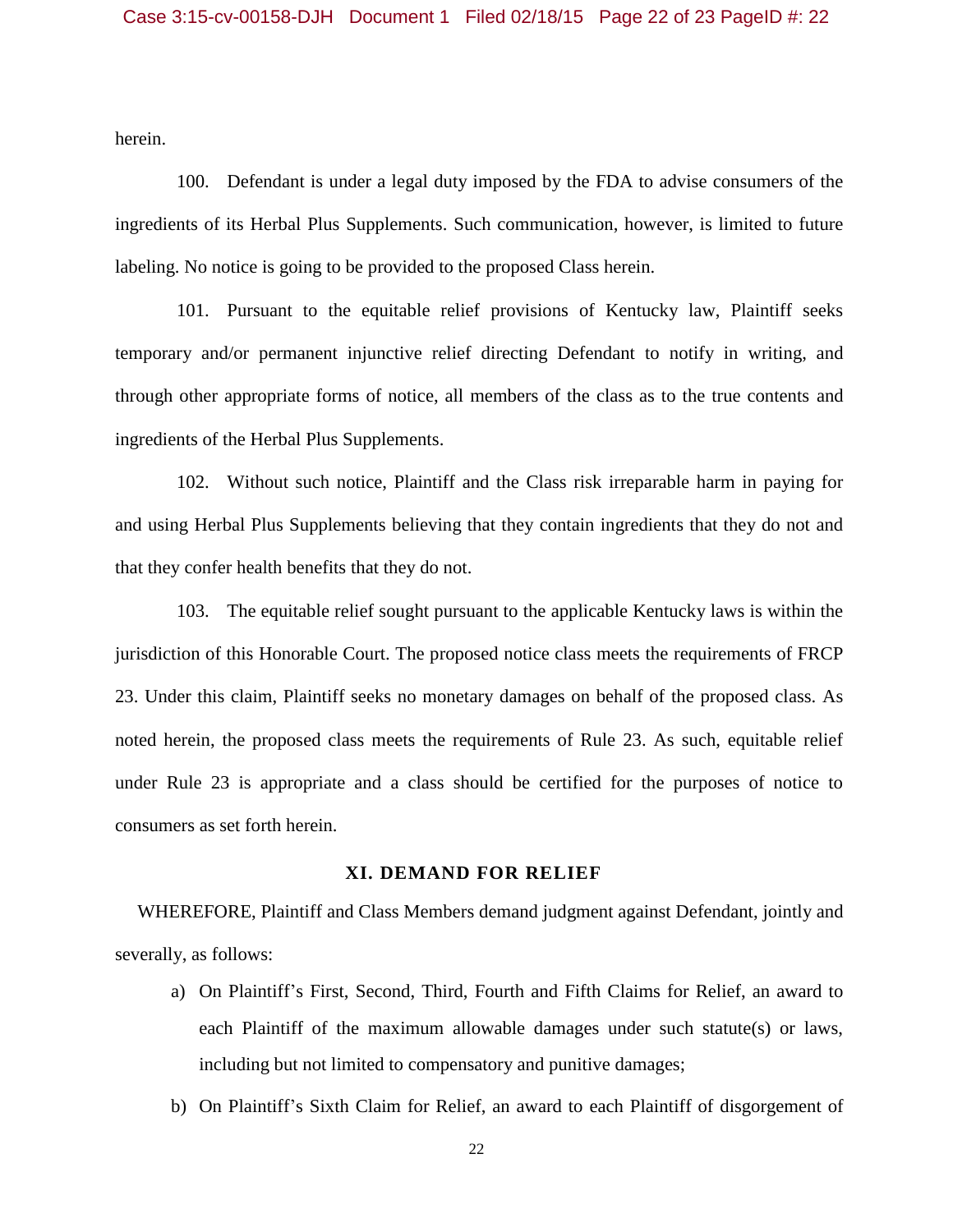all sums improperly received by Defendant;

- c) On Plaintiff's Seventh Claim for Relief, all the equitable relief allowed;
- d) An award of prejudgment interest in the maximum amount allowable by law;
- e) An award to Plaintiff of his costs and expenses in this litigation and reasonable attorney fees and expert fees and expenses; and,
- f) An award to Plaintiff of such other and further relief as may be just and proper under the circumstances.

## **DEMAND FOR JURY TRIAL**

Each Plaintiff demands a trial by jury on all issues so triable.

Dated this 15<sup>th</sup> day of February, 2015

Respectfully Submitted

*/s/ Vanessa B. Cantley* Vanessa B. Cantley Nathan D. Williams BAHE COOK CANTLEY & NEFZGER 312 S Fourth St,  $6^{th}$  Floor Louisville, KY 40202 (502) 587-2002f [vanessa@bccnlaw.com](mailto:vanessa@bccnlaw.com) [nathan@bccnlaw.com](mailto:nathan@bccnlaw.com)

*Counsel for Plaintiff*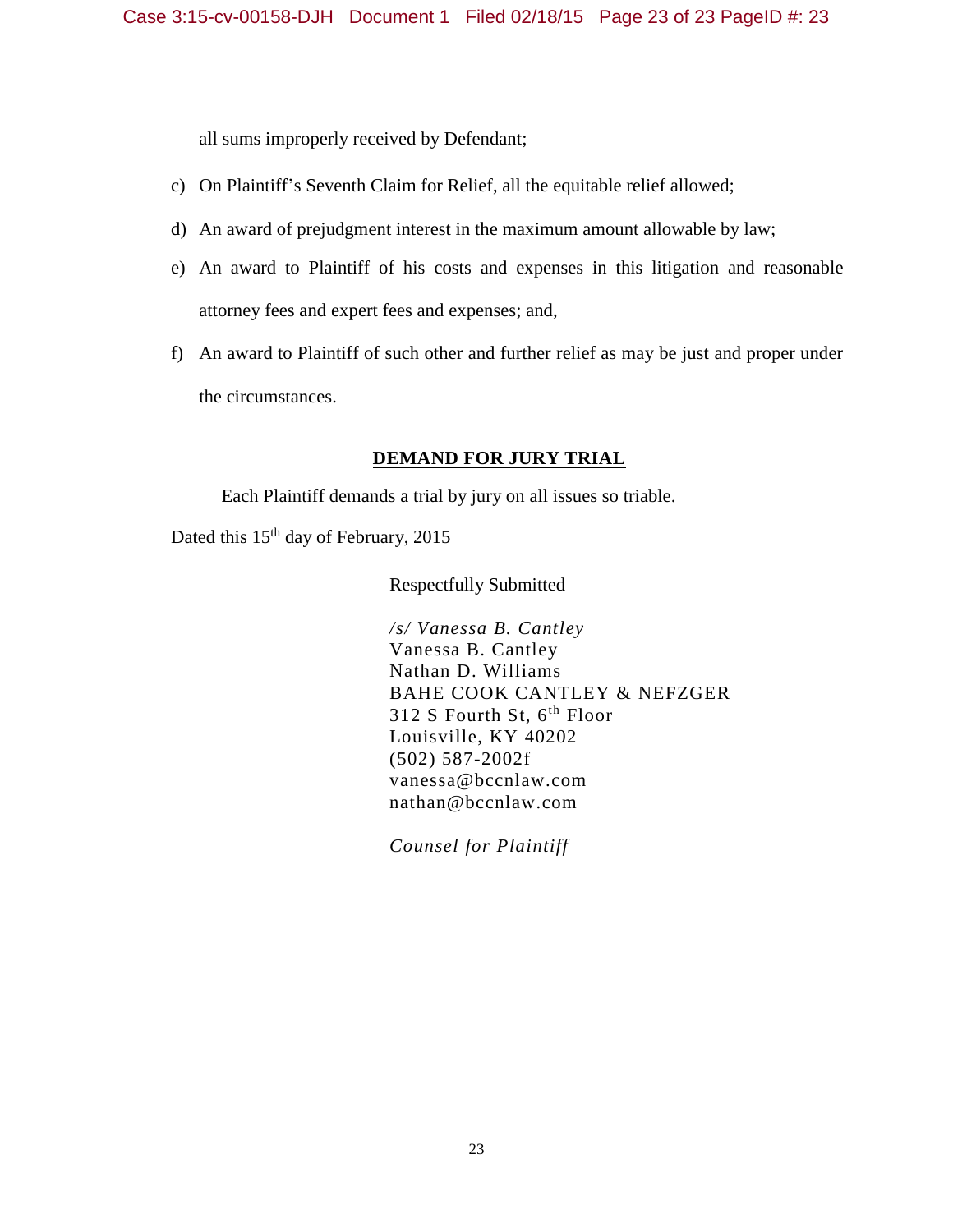#### IS 44 (Rev. 12/12) **CIVIL COVER SHEET** Case 3:15-cv-00158-DJH Document 1-1 Filed 02/18/15 Page 1 of 2 PageID #: 24 3:15-CV-158-DJH

The JS 44 civil cover sheet and the information contained herein neither replace nor supplement the filing and service of pleadings or other papers as required by law, except as provided by local rules of court. This form,

| purpose of initiating the civil docket sheet. (SEE INSTRUCTIONS ON NEAT PAGE OF THIS PORM.)                                                                                                                                                                                                                                                                                                                                                                                                                                                                                                                                                             |                                                                                                                                                                                                                                                                                                                                                                                                                                                                                                                                                                                                                                     |                                                                                                                                                                                                                                                                                                                                                                                                                                                                                                                                                                                                                                                              |                        |                                                                                                                                                                                                                                                                                                                                                                                                                                   |                                                                                                                                                          |                                                                                                                                                                                                                                                                                      |                                                                                                                                                                                                                                                                                                                                                                                                                                                                                                                                                                                                                                   |                           |
|---------------------------------------------------------------------------------------------------------------------------------------------------------------------------------------------------------------------------------------------------------------------------------------------------------------------------------------------------------------------------------------------------------------------------------------------------------------------------------------------------------------------------------------------------------------------------------------------------------------------------------------------------------|-------------------------------------------------------------------------------------------------------------------------------------------------------------------------------------------------------------------------------------------------------------------------------------------------------------------------------------------------------------------------------------------------------------------------------------------------------------------------------------------------------------------------------------------------------------------------------------------------------------------------------------|--------------------------------------------------------------------------------------------------------------------------------------------------------------------------------------------------------------------------------------------------------------------------------------------------------------------------------------------------------------------------------------------------------------------------------------------------------------------------------------------------------------------------------------------------------------------------------------------------------------------------------------------------------------|------------------------|-----------------------------------------------------------------------------------------------------------------------------------------------------------------------------------------------------------------------------------------------------------------------------------------------------------------------------------------------------------------------------------------------------------------------------------|----------------------------------------------------------------------------------------------------------------------------------------------------------|--------------------------------------------------------------------------------------------------------------------------------------------------------------------------------------------------------------------------------------------------------------------------------------|-----------------------------------------------------------------------------------------------------------------------------------------------------------------------------------------------------------------------------------------------------------------------------------------------------------------------------------------------------------------------------------------------------------------------------------------------------------------------------------------------------------------------------------------------------------------------------------------------------------------------------------|---------------------------|
| I. (a) PLAINTIFFS                                                                                                                                                                                                                                                                                                                                                                                                                                                                                                                                                                                                                                       |                                                                                                                                                                                                                                                                                                                                                                                                                                                                                                                                                                                                                                     |                                                                                                                                                                                                                                                                                                                                                                                                                                                                                                                                                                                                                                                              |                        | <b>DEFENDANTS</b>                                                                                                                                                                                                                                                                                                                                                                                                                 |                                                                                                                                                          |                                                                                                                                                                                                                                                                                      |                                                                                                                                                                                                                                                                                                                                                                                                                                                                                                                                                                                                                                   |                           |
| Richard E. Frazier III, on behalf of himself, and on behalf of all others<br>similarly situated,<br>(b) County of Residence of First Listed Plaintiff<br>Floyd County, Indiana<br>(EXCEPT IN U.S. PLAINTIFF CASES)                                                                                                                                                                                                                                                                                                                                                                                                                                      |                                                                                                                                                                                                                                                                                                                                                                                                                                                                                                                                                                                                                                     |                                                                                                                                                                                                                                                                                                                                                                                                                                                                                                                                                                                                                                                              |                        | <b>General Nutrition Corporation</b><br>County of Residence of First Listed Defendant<br>Allegheny County, Penn.<br>(IN U.S. PLAINTIFF CASES ONLY)<br>IN LAND CONDEMNATION CASES, USE THE LOCATION OF<br>NOTE:                                                                                                                                                                                                                    |                                                                                                                                                          |                                                                                                                                                                                                                                                                                      |                                                                                                                                                                                                                                                                                                                                                                                                                                                                                                                                                                                                                                   |                           |
|                                                                                                                                                                                                                                                                                                                                                                                                                                                                                                                                                                                                                                                         |                                                                                                                                                                                                                                                                                                                                                                                                                                                                                                                                                                                                                                     |                                                                                                                                                                                                                                                                                                                                                                                                                                                                                                                                                                                                                                                              |                        |                                                                                                                                                                                                                                                                                                                                                                                                                                   | THE TRACT OF LAND INVOLVED.                                                                                                                              |                                                                                                                                                                                                                                                                                      |                                                                                                                                                                                                                                                                                                                                                                                                                                                                                                                                                                                                                                   |                           |
| (c) Attorneys (Firm Name, Address, and Telephone Number)<br>Bahe Cook Cantley & Nefzger<br>312 S Fourth St, 6th Floor, Louisville, KY 40202<br>(502) 587-2002                                                                                                                                                                                                                                                                                                                                                                                                                                                                                           |                                                                                                                                                                                                                                                                                                                                                                                                                                                                                                                                                                                                                                     |                                                                                                                                                                                                                                                                                                                                                                                                                                                                                                                                                                                                                                                              |                        | Attorneys (If Known)                                                                                                                                                                                                                                                                                                                                                                                                              |                                                                                                                                                          |                                                                                                                                                                                                                                                                                      |                                                                                                                                                                                                                                                                                                                                                                                                                                                                                                                                                                                                                                   |                           |
| <b>II. BASIS OF JURISDICTION</b> (Place an "X" in One Box Only)                                                                                                                                                                                                                                                                                                                                                                                                                                                                                                                                                                                         |                                                                                                                                                                                                                                                                                                                                                                                                                                                                                                                                                                                                                                     |                                                                                                                                                                                                                                                                                                                                                                                                                                                                                                                                                                                                                                                              |                        |                                                                                                                                                                                                                                                                                                                                                                                                                                   |                                                                                                                                                          |                                                                                                                                                                                                                                                                                      | <b>III. CITIZENSHIP OF PRINCIPAL PARTIES</b> (Place an "X" in One Box for Plaintiff                                                                                                                                                                                                                                                                                                                                                                                                                                                                                                                                               |                           |
| $\Box$ 1 U.S. Government                                                                                                                                                                                                                                                                                                                                                                                                                                                                                                                                                                                                                                | <b>1</b> 3 Federal Question                                                                                                                                                                                                                                                                                                                                                                                                                                                                                                                                                                                                         |                                                                                                                                                                                                                                                                                                                                                                                                                                                                                                                                                                                                                                                              |                        | (For Diversity Cases Only)                                                                                                                                                                                                                                                                                                                                                                                                        | <b>PTF</b><br><b>DEF</b>                                                                                                                                 |                                                                                                                                                                                                                                                                                      | and One Box for Defendant)<br><b>PTF</b>                                                                                                                                                                                                                                                                                                                                                                                                                                                                                                                                                                                          | <b>DEF</b>                |
| Plaintiff<br>(U.S. Government Not a Party)                                                                                                                                                                                                                                                                                                                                                                                                                                                                                                                                                                                                              |                                                                                                                                                                                                                                                                                                                                                                                                                                                                                                                                                                                                                                     |                                                                                                                                                                                                                                                                                                                                                                                                                                                                                                                                                                                                                                                              |                        | Citizen of This State                                                                                                                                                                                                                                                                                                                                                                                                             | $\Box$ 1<br>$\Box$ 1                                                                                                                                     | Incorporated or Principal Place<br>of Business In This State                                                                                                                                                                                                                         | $\Box$ 4                                                                                                                                                                                                                                                                                                                                                                                                                                                                                                                                                                                                                          | $\Box$ 4                  |
| $\Box$ 2 U.S. Government<br>Defendant                                                                                                                                                                                                                                                                                                                                                                                                                                                                                                                                                                                                                   | $\boxtimes$ 4 Diversity<br>(Indicate Citizenship of Parties in Item III)                                                                                                                                                                                                                                                                                                                                                                                                                                                                                                                                                            |                                                                                                                                                                                                                                                                                                                                                                                                                                                                                                                                                                                                                                                              |                        | Citizen of Another State                                                                                                                                                                                                                                                                                                                                                                                                          | $\mathbf{X}$ 2<br>$\Box$ 2                                                                                                                               | Incorporated and Principal Place<br>of Business In Another State                                                                                                                                                                                                                     | $\Box$ 5                                                                                                                                                                                                                                                                                                                                                                                                                                                                                                                                                                                                                          | $\overline{\mathbf{X}}$ 5 |
|                                                                                                                                                                                                                                                                                                                                                                                                                                                                                                                                                                                                                                                         |                                                                                                                                                                                                                                                                                                                                                                                                                                                                                                                                                                                                                                     |                                                                                                                                                                                                                                                                                                                                                                                                                                                                                                                                                                                                                                                              |                        | Citizen or Subject of a<br>Foreign Country                                                                                                                                                                                                                                                                                                                                                                                        | $\Box$ 3                                                                                                                                                 | $\Box$ 3 Foreign Nation                                                                                                                                                                                                                                                              | $\Box$ 6                                                                                                                                                                                                                                                                                                                                                                                                                                                                                                                                                                                                                          | $\Box$ 6                  |
| <b>IV. NATURE OF SUIT</b> (Place an "X" in One Box Only)<br><b>CONTRACT</b>                                                                                                                                                                                                                                                                                                                                                                                                                                                                                                                                                                             |                                                                                                                                                                                                                                                                                                                                                                                                                                                                                                                                                                                                                                     | <b>TORTS</b>                                                                                                                                                                                                                                                                                                                                                                                                                                                                                                                                                                                                                                                 |                        | <b>FORFEITURE/PENALTY</b>                                                                                                                                                                                                                                                                                                                                                                                                         |                                                                                                                                                          | <b>BANKRUPTCY</b>                                                                                                                                                                                                                                                                    | <b>OTHER STATUTES</b>                                                                                                                                                                                                                                                                                                                                                                                                                                                                                                                                                                                                             |                           |
| $\Box$ 110 Insurance<br>$\Box$ 120 Marine<br>$\Box$ 130 Miller Act<br>140 Negotiable Instrument<br>$\Box$ 150 Recovery of Overpayment<br>& Enforcement of Judgment<br>151 Medicare Act<br>$\Box$ 152 Recovery of Defaulted<br><b>Student Loans</b><br>(Excludes Veterans)<br>$\Box$ 153 Recovery of Overpayment<br>of Veteran's Benefits<br>$\Box$ 160 Stockholders' Suits<br>190 Other Contract<br>195 Contract Product Liability<br>$\Box$ 196 Franchise<br><b>REAL PROPERTY</b><br>210 Land Condemnation<br>220 Foreclosure<br>$\Box$ 230 Rent Lease & Ejectment<br>240 Torts to Land<br>245 Tort Product Liability<br>□ 290 All Other Real Property | PERSONAL INJURY<br>$\Box$ 310 Airplane<br>315 Airplane Product<br>Liability<br>□ 320 Assault, Libel &<br>Slander<br>1330 Federal Employers'<br>Liability<br>340 Marine<br>345 Marine Product<br>Liability<br>□ 350 Motor Vehicle<br>355 Motor Vehicle<br><b>Product Liability</b><br>360 Other Personal<br>Injury<br>362 Personal Injury -<br>Medical Malpractice<br><b>CIVIL RIGHTS</b><br>$\Box$ 440 Other Civil Rights<br>$\square$ 441 Voting<br>□ 442 Employment<br>$\Box$ 443 Housing/<br>Accommodations<br>$\square$ 445 Amer. w/Disabilities -<br>Employment<br>$\Box$ 446 Amer. w/Disabilities -<br>Other<br>448 Education | PERSONAL INJURY<br>365 Personal Injury -<br>Product Liability<br>367 Health Care/<br>Pharmaceutical<br>Personal Injury<br>Product Liability<br><b>1</b> 368 Asbestos Personal<br><b>Injury Product</b><br>Liability<br>PERSONAL PROPERTY<br>370 Other Fraud<br>$\Box$ 371 Truth in Lending<br>380 Other Personal<br>Property Damage<br>1385 Property Damage<br>Product Liability<br>PRISONER PETITIONS<br><b>Habeas Corpus:</b><br>1463 Alien Detainee<br>$\Box$ 510 Motions to Vacate<br>Sentence<br>530 General<br>□ 535 Death Penalty<br>Other:<br>$\Box$ 540 Mandamus & Other<br>$\Box$ 550 Civil Rights<br>555 Prison Condition<br>560 Civil Detainee - |                        | <b>1 625 Drug Related Seizure</b><br>of Property 21 USC 881<br>$\Box$ 690 Other<br><b>LABOR</b><br>710 Fair Labor Standards<br>Act<br>720 Labor/Management<br>Relations<br>740 Railway Labor Act<br>751 Family and Medical<br>Leave Act<br>790 Other Labor Litigation<br>791 Employee Retirement<br>Income Security Act<br><b>IMMIGRATION</b><br>$\Box$ 462 Naturalization Application<br>$\Box$ 465 Other Immigration<br>Actions | 423 Withdrawal<br>$\Box$ 820 Copyrights<br>□ 830 Patent<br>□ 840 Trademark<br>$\Box$ 861 HIA (1395ff)<br>□ 864 SSID Title XVI<br>$\Box$ 865 RSI (405(g)) | $\Box$ 422 Appeal 28 USC 158<br>28 USC 157<br><b>PROPERTY RIGHTS</b><br><b>SOCIAL SECURITY</b><br><b>1 862 Black Lung (923)</b><br>$\Box$ 863 DIWC/DIWW (405(g))<br><b>FEDERAL TAX SUITS</b><br>□ 870 Taxes (U.S. Plaintiff<br>or Defendant)<br>□ 871 IRS-Third Party<br>26 USC 7609 | 375 False Claims Act<br>400 State Reapportionment<br>$\Box$ 410 Antitrust<br>$\Box$ 430 Banks and Banking<br>$\Box$ 450 Commerce<br>$\Box$ 460 Deportation<br>1 470 Racketeer Influenced and<br>Corrupt Organizations<br>480 Consumer Credit<br>490 Cable/Sat TV<br>□ 850 Securities/Commodities/<br>Exchange<br>1 890 Other Statutory Actions<br>□ 891 Agricultural Acts<br>5 893 Environmental Matters<br>$\Box$ 895 Freedom of Information<br>Act<br>$\Box$ 896 Arbitration<br>□ 899 Administrative Procedure<br>Act/Review or Appeal of<br><b>Agency Decision</b><br>$\Box$ 950 Constitutionality of<br><b>State Statutes</b> |                           |
| V. ORIGIN (Place an "X" in One Box Only)<br>$\boxtimes$ 1 Original<br>Proceeding                                                                                                                                                                                                                                                                                                                                                                                                                                                                                                                                                                        | $\Box$ 2 Removed from<br>$\Box$ 3<br><b>State Court</b>                                                                                                                                                                                                                                                                                                                                                                                                                                                                                                                                                                             | Confinement<br>Remanded from<br>Appellate Court                                                                                                                                                                                                                                                                                                                                                                                                                                                                                                                                                                                                              | $\Box$ 4 Reinstated or | $\Box$ 5 Transferred from<br>Reopened<br>(specify)<br>Cite the U.S. Civil Statute under which you are filing (Do not cite jurisdictional statutes unless diversity):                                                                                                                                                                                                                                                              | Another District                                                                                                                                         | $\Box$ 6 Multidistrict<br>Litigation                                                                                                                                                                                                                                                 |                                                                                                                                                                                                                                                                                                                                                                                                                                                                                                                                                                                                                                   |                           |
| VI. CAUSE OF ACTION                                                                                                                                                                                                                                                                                                                                                                                                                                                                                                                                                                                                                                     | 28 U.S.C. §§ 1332<br>Brief description of cause:                                                                                                                                                                                                                                                                                                                                                                                                                                                                                                                                                                                    |                                                                                                                                                                                                                                                                                                                                                                                                                                                                                                                                                                                                                                                              |                        |                                                                                                                                                                                                                                                                                                                                                                                                                                   |                                                                                                                                                          |                                                                                                                                                                                                                                                                                      | Violations of statutory and common law claims regarding mislabeling and fraudulent marketing of supplements                                                                                                                                                                                                                                                                                                                                                                                                                                                                                                                       |                           |
| VII. REQUESTED IN<br>⊠<br>CHECK IF THIS IS A CLASS ACTION<br>UNDER RULE 23, F.R.Cv.P.<br><b>COMPLAINT:</b>                                                                                                                                                                                                                                                                                                                                                                                                                                                                                                                                              |                                                                                                                                                                                                                                                                                                                                                                                                                                                                                                                                                                                                                                     |                                                                                                                                                                                                                                                                                                                                                                                                                                                                                                                                                                                                                                                              |                        | CHECK YES only if demanded in complaint:<br><b>DEMAND \$</b><br>10,000,000.00<br>$\times$ Yes<br>$\square$ No<br><b>JURY DEMAND:</b>                                                                                                                                                                                                                                                                                              |                                                                                                                                                          |                                                                                                                                                                                                                                                                                      |                                                                                                                                                                                                                                                                                                                                                                                                                                                                                                                                                                                                                                   |                           |
| VIII. RELATED CASE(S)<br><b>IF ANY</b>                                                                                                                                                                                                                                                                                                                                                                                                                                                                                                                                                                                                                  | (See instructions):                                                                                                                                                                                                                                                                                                                                                                                                                                                                                                                                                                                                                 | JUDGE                                                                                                                                                                                                                                                                                                                                                                                                                                                                                                                                                                                                                                                        |                        |                                                                                                                                                                                                                                                                                                                                                                                                                                   |                                                                                                                                                          | DOCKET NUMBER                                                                                                                                                                                                                                                                        |                                                                                                                                                                                                                                                                                                                                                                                                                                                                                                                                                                                                                                   |                           |
| <b>DATE</b><br>02/20/2015                                                                                                                                                                                                                                                                                                                                                                                                                                                                                                                                                                                                                               |                                                                                                                                                                                                                                                                                                                                                                                                                                                                                                                                                                                                                                     | SIGNATURE OF ATTORNEY OF RECORD<br>/s/ Nathan Williams                                                                                                                                                                                                                                                                                                                                                                                                                                                                                                                                                                                                       |                        |                                                                                                                                                                                                                                                                                                                                                                                                                                   |                                                                                                                                                          |                                                                                                                                                                                                                                                                                      |                                                                                                                                                                                                                                                                                                                                                                                                                                                                                                                                                                                                                                   |                           |
| <b>FOR OFFICE USE ONLY</b><br>RECEIPT#                                                                                                                                                                                                                                                                                                                                                                                                                                                                                                                                                                                                                  | <b>AMOUNT</b>                                                                                                                                                                                                                                                                                                                                                                                                                                                                                                                                                                                                                       | <b>APPLYING IFP</b>                                                                                                                                                                                                                                                                                                                                                                                                                                                                                                                                                                                                                                          |                        | <b>JUDGE</b>                                                                                                                                                                                                                                                                                                                                                                                                                      |                                                                                                                                                          | MAG. JUDGE                                                                                                                                                                                                                                                                           |                                                                                                                                                                                                                                                                                                                                                                                                                                                                                                                                                                                                                                   |                           |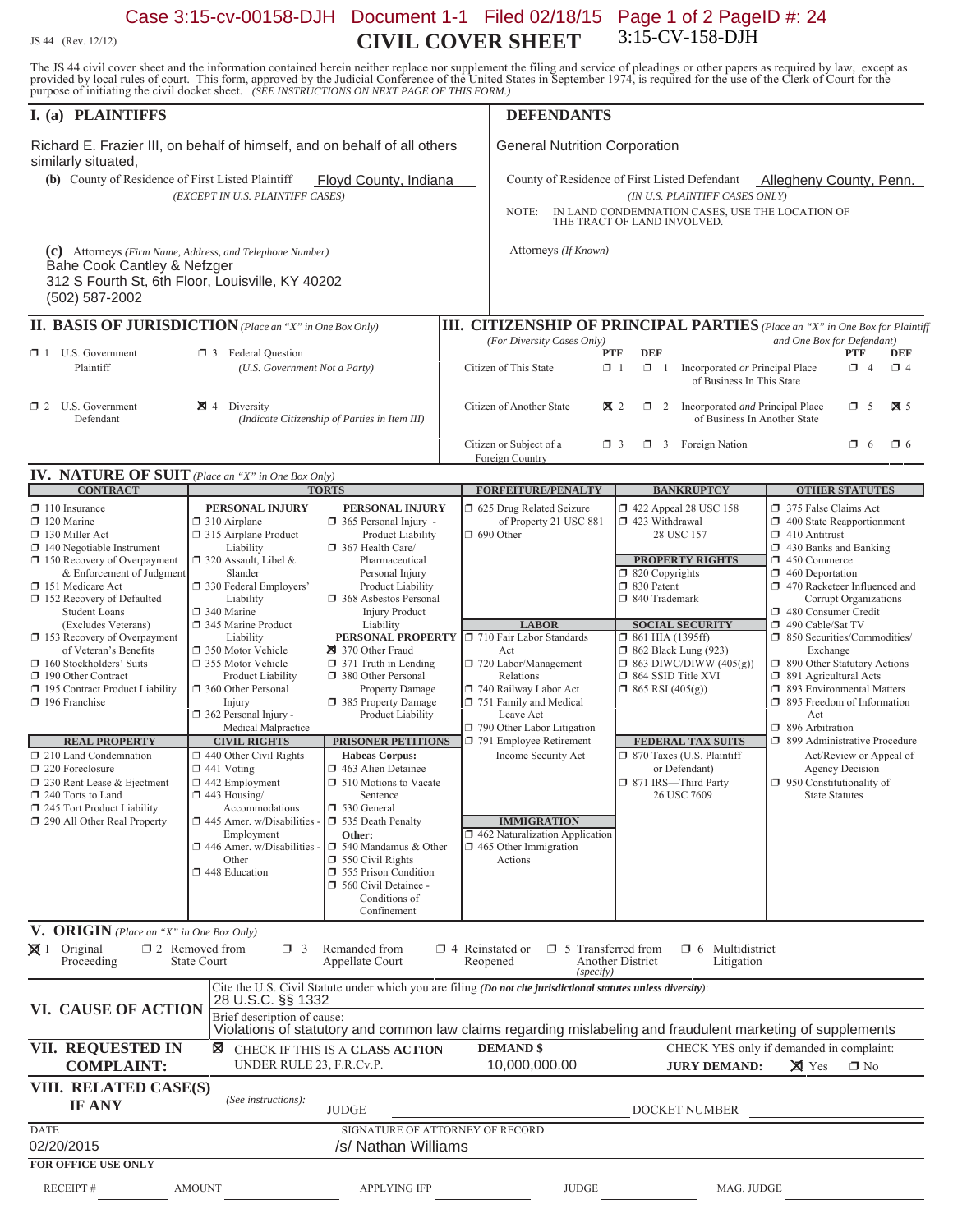#### **INSTRUCTIONS FOR ATTORNEYS COMPLETING CIVIL COVER SHEET FORM JS 44**

#### Authority For Civil Cover Sheet

The JS 44 civil cover sheet and the information contained herein neither replaces nor supplements the filings and service of pleading or other papers as required by law, except as provided by local rules of court. This form, approved by the Judicial Conference of the United States in September 1974, is required for the use of the Clerk of Court for the purpose of initiating the civil docket sheet. Consequently, a civil cover sheet is submitted to the Clerk of Court for each civil complaint filed. The attorney filing a case should complete the form as follows:

- **I.(a)** Plaintiffs-Defendants. Enter names (last, first, middle initial) of plaintiff and defendant. If the plaintiff or defendant is a government agency, use only the full name or standard abbreviations. If the plaintiff or defendant is an official within a government agency, identify first the agency and then the official, giving both name and title.
- (b) County of Residence. For each civil case filed, except U.S. plaintiff cases, enter the name of the county where the first listed plaintiff resides at the time of filing. In U.S. plaintiff cases, enter the name of the county in which the first listed defendant resides at the time of filing. (NOTE: In land condemnation cases, the county of residence of the "defendant" is the location of the tract of land involved.)
- (c) Attorneys. Enter the firm name, address, telephone number, and attorney of record. If there are several attorneys, list them on an attachment, noting in this section "(see attachment)".

**II.** Jurisdiction. The basis of jurisdiction is set forth under Rule 8(a), F.R.Cv.P., which requires that jurisdictions be shown in pleadings. Place an "X" in one of the boxes. If there is more than one basis of jurisdiction, precedence is given in the order shown below. United States plaintiff. (1) Jurisdiction based on 28 U.S.C. 1345 and 1348. Suits by agencies and officers of the United States are included here. United States defendant. (2) When the plaintiff is suing the United States, its officers or agencies, place an "X" in this box.

Federal question. (3) This refers to suits under 28 U.S.C. 1331, where jurisdiction arises under the Constitution of the United States, an amendment to the Constitution, an act of Congress or a treaty of the United States. In cases where the U.S. is a party, the U.S. plaintiff or defendant code takes precedence, and box 1 or 2 should be marked.

Diversity of citizenship. (4) This refers to suits under 28 U.S.C. 1332, where parties are citizens of different states. When Box 4 is checked, the citizenship of the different parties must be checked. (See Section III below; NOTE: federal question actions take precedence over diversity **cases.** 

- **III.** Residence (citizenship) of Principal Parties. This section of the JS 44 is to be completed if diversity of citizenship was indicated above. Mark this section for each principal party.
- **IV.** Nature of Suit. Place an "X" in the appropriate box. If the nature of suit cannot be determined, be sure the cause of action, in Section VI below, is sufficient to enable the deputy clerk or the statistical clerk(s) in the Administrative Office to determine the nature of suit. If the cause fits more than one nature of suit, select the most definitive.
- **V.** Origin. Place an "X" in one of the six boxes.

Original Proceedings. (1) Cases which originate in the United States district courts.

Removed from State Court. (2) Proceedings initiated in state courts may be removed to the district courts under Title 28 U.S.C., Section 1441. When the petition for removal is granted, check this box.

Remanded from Appellate Court. (3) Check this box for cases remanded to the district court for further action. Use the date of remand as the filing date

Reinstated or Reopened. (4) Check this box for cases reinstated or reopened in the district court. Use the reopening date as the filing date. Transferred from Another District. (5) For cases transferred under Title 28 U.S.C. Section 1404(a). Do not use this for within district transfers or multidistrict litigation transfers.

Multidistrict Litigation. (6) Check this box when a multidistrict case is transferred into the district under authority of Title 28 U.S.C. Section 1407. When this box is checked, do not check  $(5)$  above.

- VI. Cause of Action. Report the civil statute directly related to the cause of action and give a brief description of the cause. Do not cite jurisdictional statutes unless diversity. Example: U.S. Civil Statute: 47 USC 553 Brief Description: Unauthorized reception of cable service
- VII. Requested in Complaint. Class Action. Place an "X" in this box if you are filing a class action under Rule 23, F.R.Cv.P. Demand. In this space enter the actual dollar amount being demanded or indicate other demand, such as a preliminary injunction. Jury Demand. Check the appropriate box to indicate whether or not a jury is being demanded.
- VIII. Related Cases. This section of the JS 44 is used to reference related pending cases, if any. If there are related pending cases, insert the docket numbers and the corresponding judge names for such cases.

Date and Attorney Signature. Date and sign the civil cover sheet.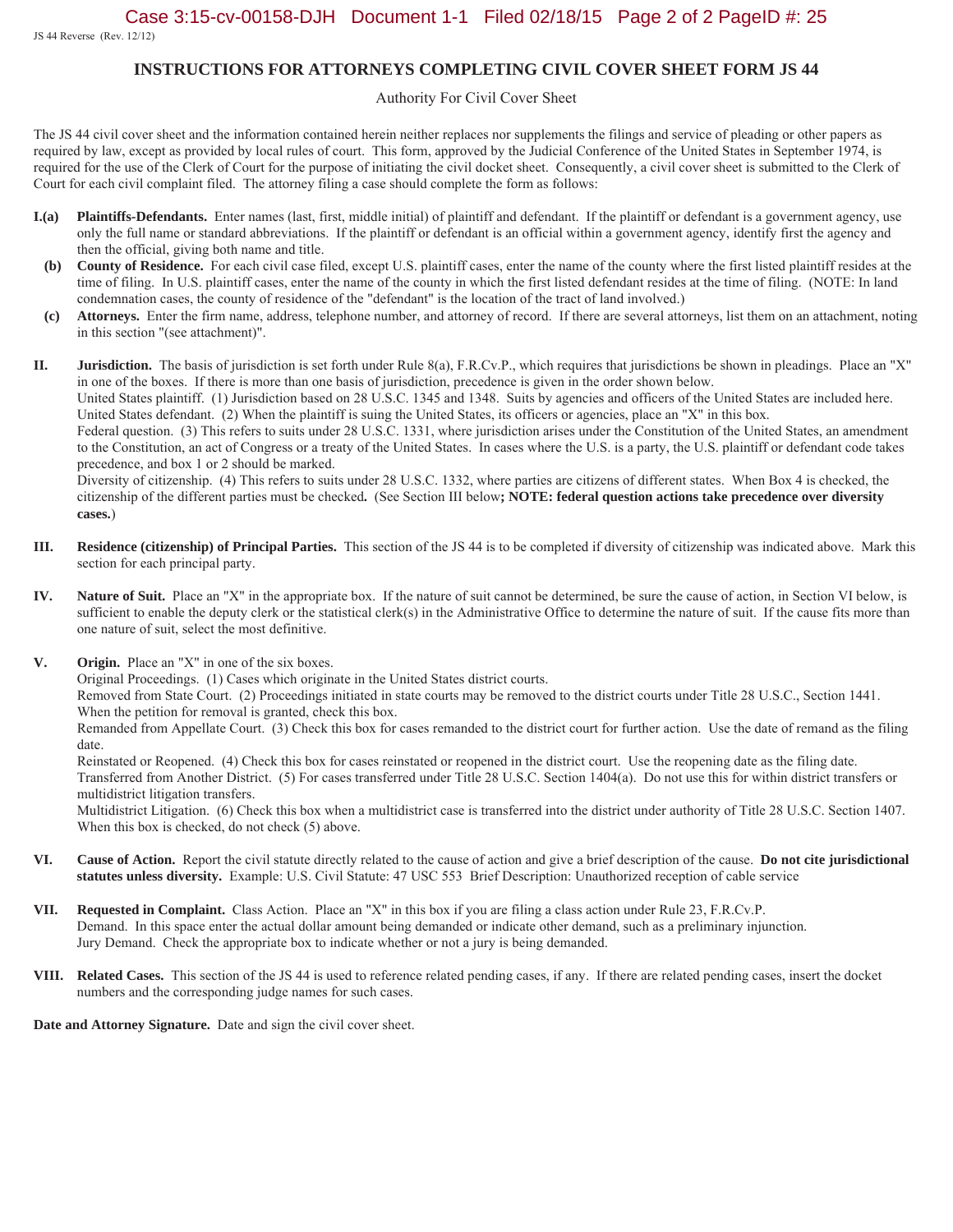AO 440 (Rev. 06/12) Summons in a Civil Action

# UNITED STATES DISTRICT COURT

for the

Western District of Kentucky

) ) ) ) ) ) ) ) ) ) ) )

Richard E. Frazier III, on behalf of himself, and on behalf of all others similarly situated,

*Plaintiff(s)*

v. Civil Action No.

General Nutrition Corporation,

*Defendant(s)*

#### **SUMMONS IN A CIVIL ACTION**

To: *(Defendant's name and address)* General Nutrition Corporation CT Corporation System 306 West Main Street Suite 512 Frankfort, Kentucky 40601

A lawsuit has been filed against you.

Within 21 days after service of this summons on you (not counting the day you received it) — or 60 days if you are the United States or a United States agency, or an officer or employee of the United States described in Fed. R. Civ. P. 12 (a)(2) or  $(3)$  — you must serve on the plaintiff an answer to the attached complaint or a motion under Rule 12 of the Federal Rules of Civil Procedure. The answer or motion must be served on the plaintiff or plaintiff's attorney, whose name and address are:

Nathan D. Williams Bahe Cook Cantley & Nefzger 312 S. Fourth Street, 6th Floor Louisville, KY 40202

If you fail to respond, judgment by default will be entered against you for the relief demanded in the complaint. You also must file your answer or motion with the court.

*CLERK OF COURT*

Date:

*Signature of Clerk or Deputy Clerk*